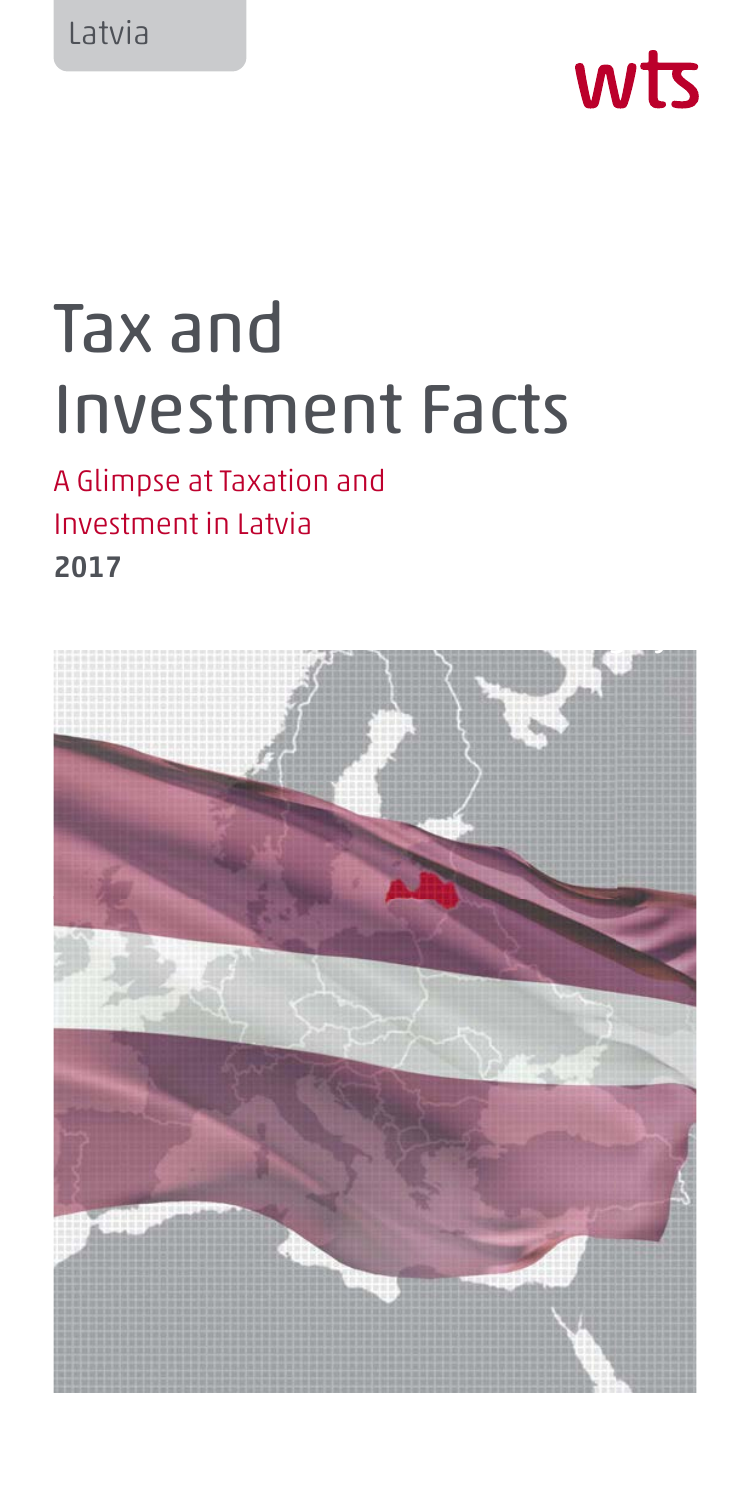# SORAINEN Latvia

WTS Global is a network of selected consulting firms represented in about 100 countries worldwide. Within our service portfolio we are focused on tax, legal and consulting. In order to avoid any conflict of interest, we deliberately refrain from conducting annual audits. Our clients include multinational groups, national and international medium-sized companies, non-profit organizations and private clients.

#### SORAINEN Latvia

SORAINEN is a leading regional business law firm with fully integrated offices in Estonia, Latvia, Lithuania and Belarus. SORAINEN has been advising international and local organisations on all business law and tax issues involving the Baltic States and Belarus since its establishment in 1995. The firm's experts specialise both in legal practice and business sectors. As a result, SORAINEN specialists are best prepared to deliver business-oriented solutions.

There are 9 integrated regional legal teams and 6 sector groups in SORAINEN:

#### Regional legal teams:

- → Banking & Finance
- → Commercial & Regulatory
- → Corporate and M&A
- → Dispute Resolution
- → Government Relations & Administrative Law
- → Insurance
- → Real Estate & Construction
- → Restructuring & Insolvency
- → Tax & Customs

#### Sector groups:

- → Communications, Media & Technology
- → Energy & Utilities
- → Financial Services & Insurance
- → Food, Agriculture & Forestry
- → Pharmaceuticals & Life Sciences
- → Real Estate & Construction

#### Contact in Latvia

Jānis Taukačs Partner, Tax & Customs janis.taukacs@sorainen.com +371 67 365 019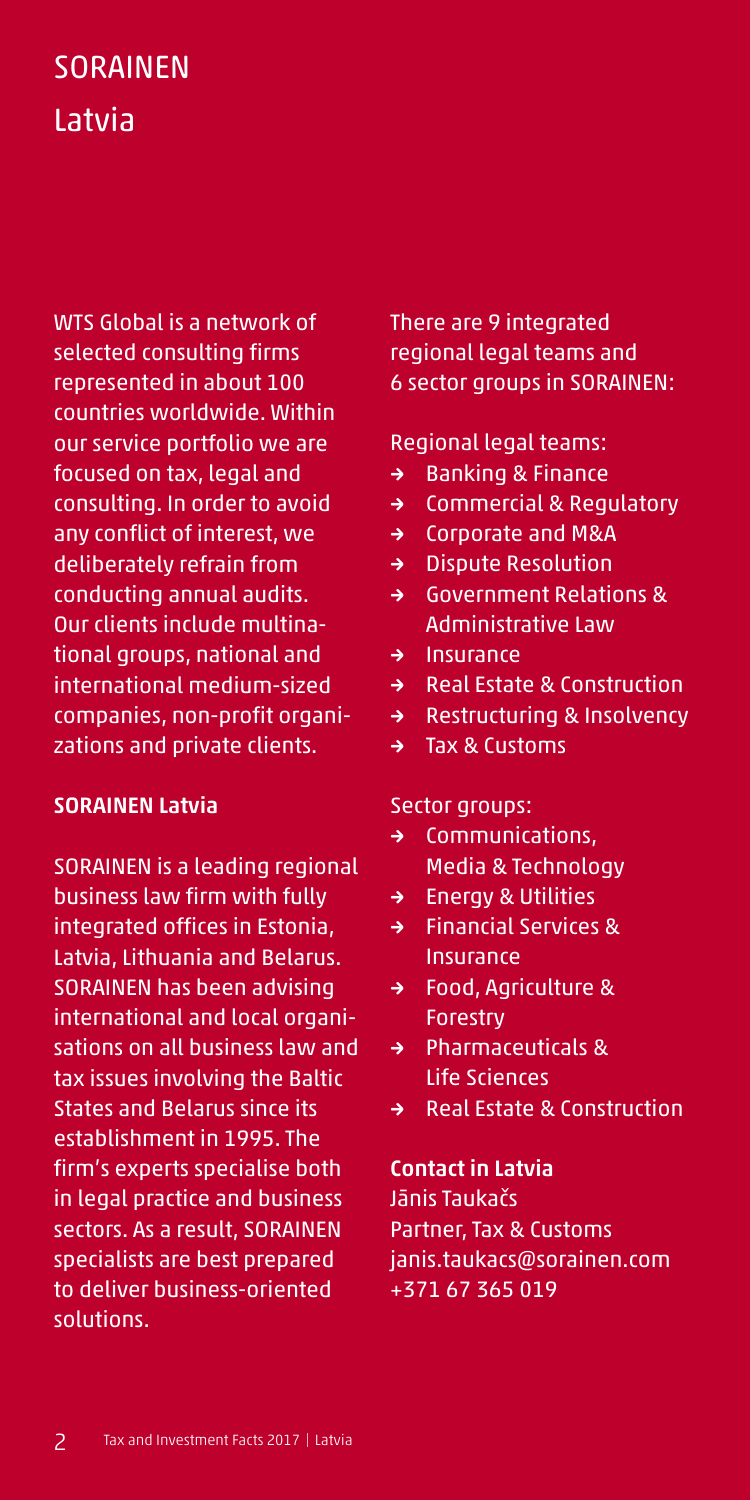# Table of Contents

|   | 1 Ways of Doing Business /<br><b>Legal Forms of Companies</b>       | 4  |
|---|---------------------------------------------------------------------|----|
|   | 2 Corporate Taxation                                                | 5  |
|   | 3 Double Taxation Agreements                                        | 16 |
|   | 4 Transfer Pricing                                                  | 17 |
|   | 5 Anti-avoidance Measures                                           | 18 |
|   | 6 Taxation of Individuals /<br><b>Social Security Contributions</b> | 20 |
|   | <b>7</b> Indirect Taxes                                             | 23 |
|   | 8 Inheritance and Gift Tax                                          | 25 |
| 9 | Wealth Tax                                                          | 25 |

#### Tax and Investment Facts 2017 | Latvia  $3$

wts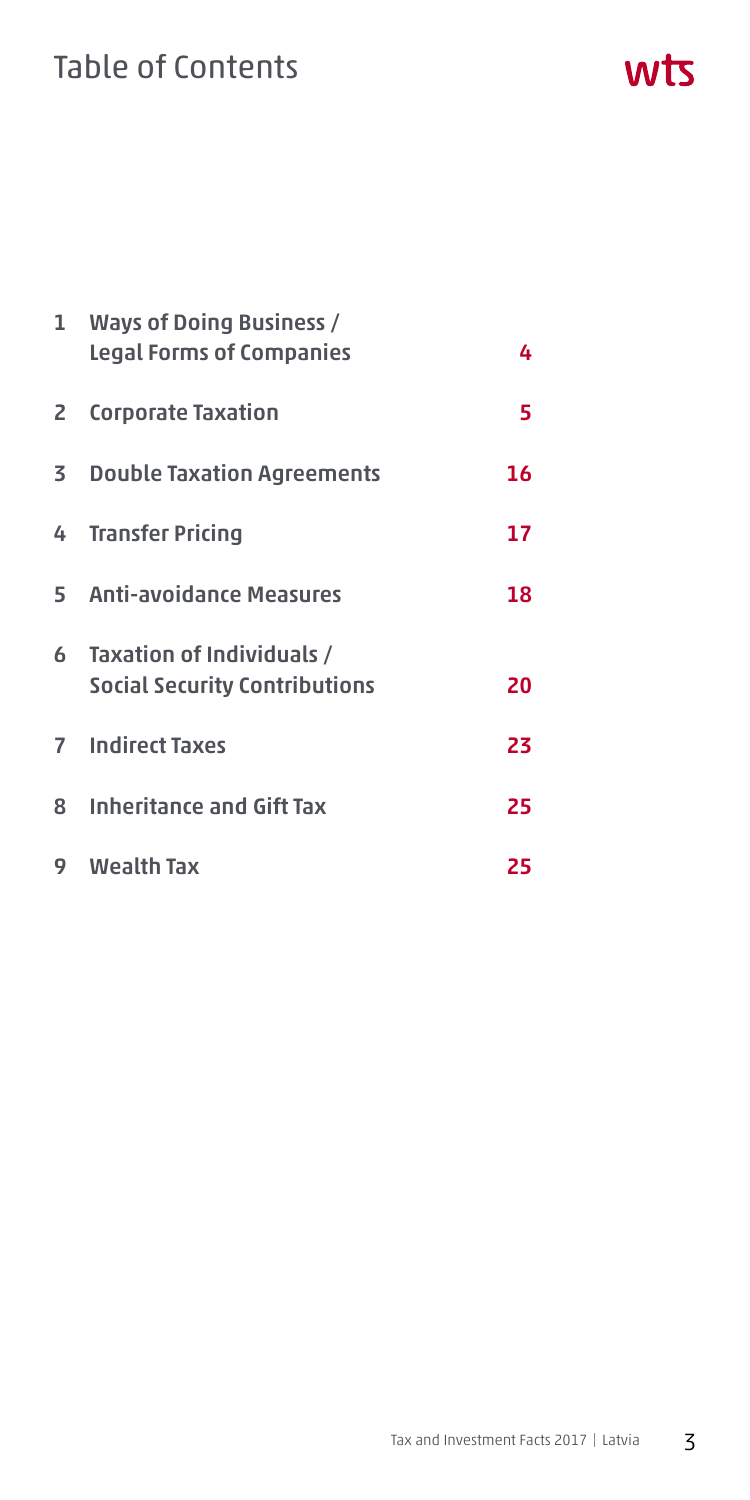# 1 Ways of Doing Business / Legal Forms of Companies

Foreign companies may conduct business in Latvia through a company or a branch in Latvia or by entering into contractual arrangements with Latvian counterparties (e.g. agency, long-term distribution agreements). Foreign companies may also establish a representative office in Latvia performing such ancillary activities as advertising and preparing market surveys, but these activities shall not amount to carrying out business in Latvia.

The following legal forms of business are available in Latvia:

- → private limited liability company (sabiedrība ar ierobežotu atbildību, SIA);
- → public limited liability company (akciju sabiedrība, AS);
- → general partnership (personālsabiedrība);
- → limited liability partnership (komandītsabiedrība, KS);
- → European economic interest grouping (Eiropas ekonomisko interešu grupējums);
- → European public limited liability company (Societas Europaea, SE); and
- → individual merchant (individuālais komersants, IK).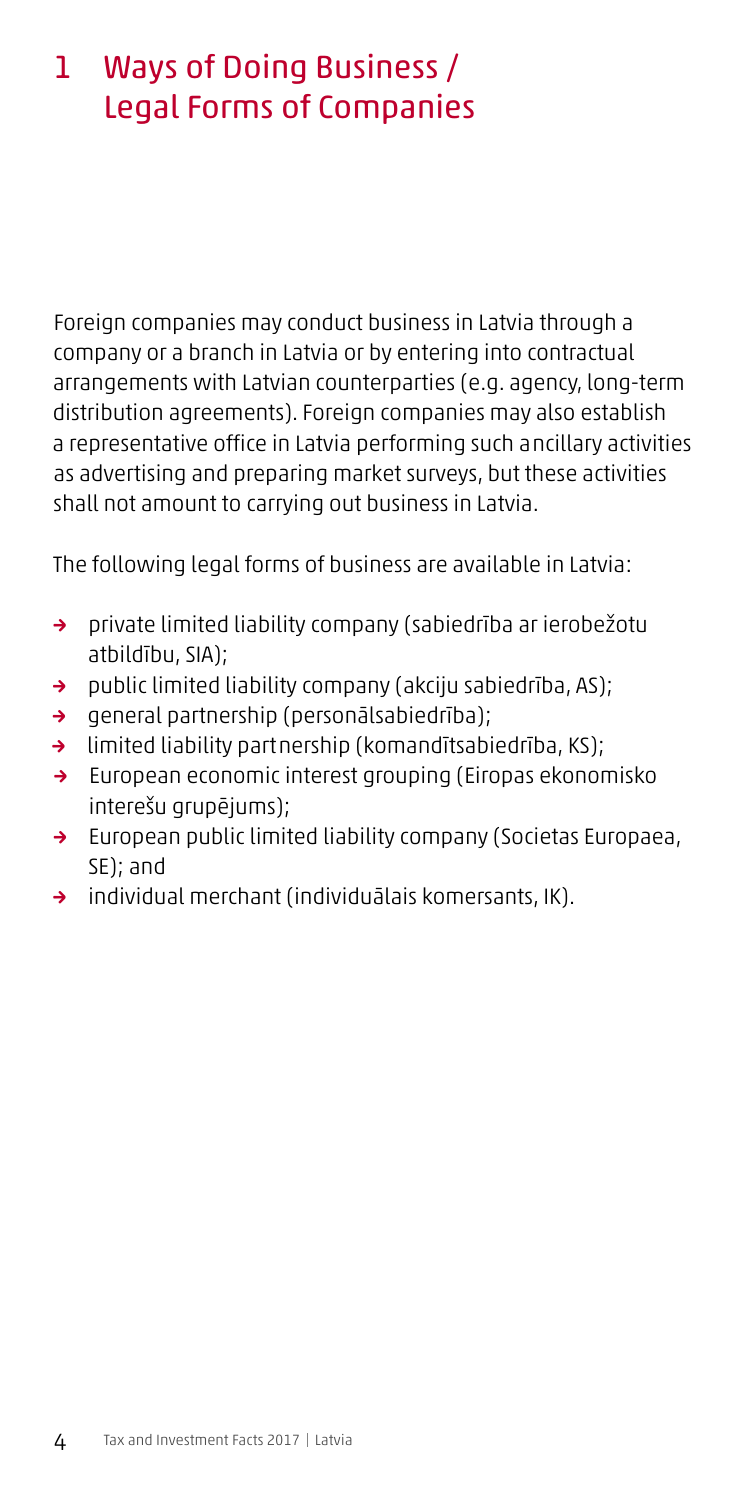The following resident entities are subject to corporate income tax (CIT):

- → companies (companies and limited liability companies) and other entities carrying out business; and
- → institutions funded by the state or local authorities generating income from an economic activity if that income is not payable into the national or local budget.

Partnerships are transparent for CIT. The income attributable to partners is calculated at the level of the partnership, but the tax is levied at the partner level.

Exempt entities include:

- → private pension funds;
- → micro-enterprises that have opted for the micro-enterprise tax regime; and
- → foundations and associations, provided they do not generate profits or capital for their members.

#### 2.1 Applicable Taxes / Tax Rates

Companies are taxed at 15%. Payments to resident companies are generally not subject to withholding tax.

#### 2.2 Resident Companies

A company is a tax resident of Latvia if it is established and registered, or is required to be established and registered, in accordance with Latvian law. The location of its management and control is irrelevant under domestic tax law.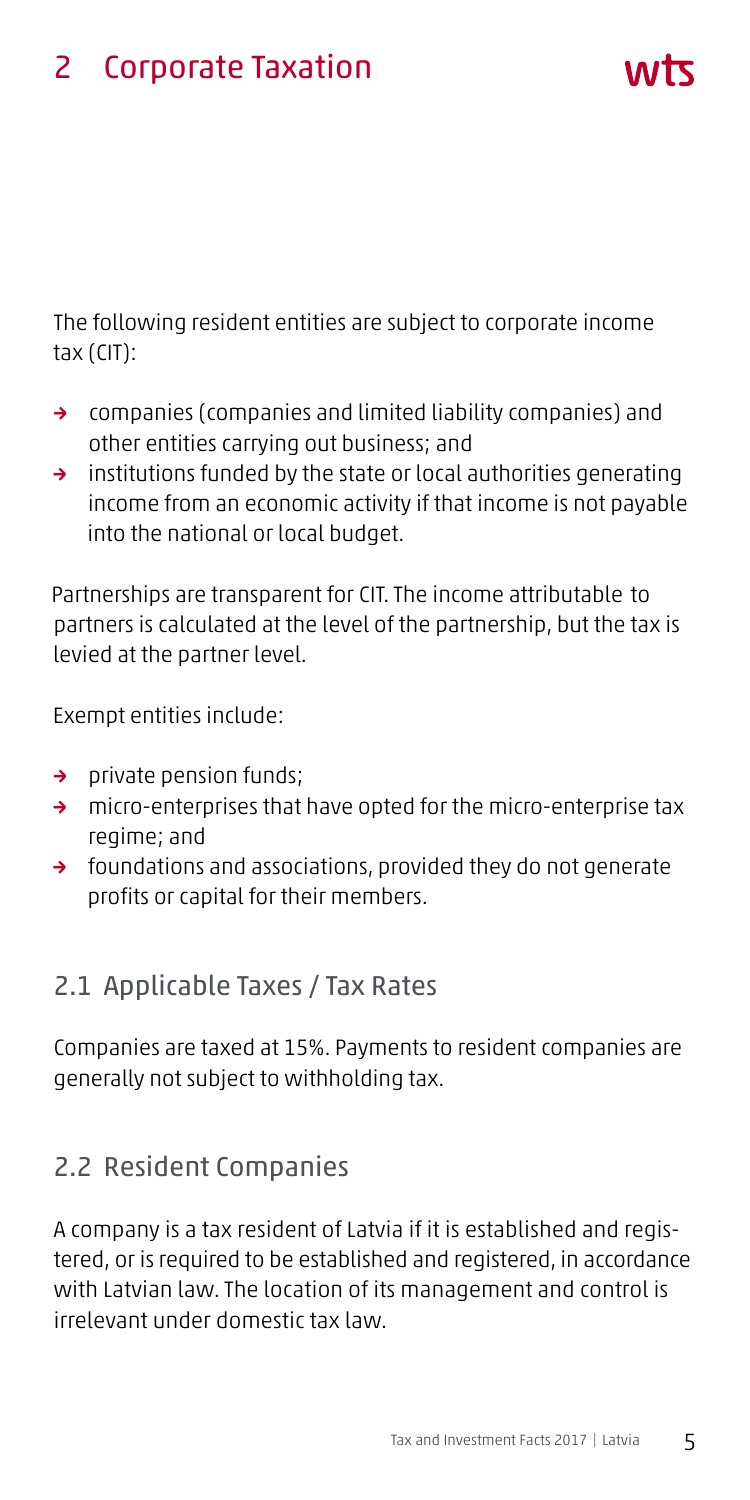# 2.2.1 Computation of Taxable Income

Resident companies are taxed on their worldwide income. The taxable income is calculated based on the accounting profits as reported in the financial statements prepared in accordance with relevant accounting standards, by adjusting them for, inter alia, exempt income, non-deductible expenses and depreciation allowances.

A company may deduct substantiated expenses directly related to its business activity. However, the following expenses are nondeductible:

- → expenses not directly connected with the business activity of the company;
- → expenses incurred to establish the company's social infrastructure, i.e. housing, educational, sports and health care establishments if

(a) they are not directly linked to the business of the company, (b) the services they provide are free or subsidised and (c) their rental charges are not arm's length;

- → penalties and fines;
- → amounts paid to non-residents if the company has failed to comply with the duty to withhold tax;
- → expenses for leasing, use and maintenance of a luxury car and interest payable on a loan to acquire or lease such a car (except for taxpayers where 90% or more of their business consists of leasing or hiring-out luxury cars); and
- → 60% of entertainment expenses.

Expenses not directly connected with the company's business activity or connected to the maintenance of social infrastructure are added to the taxable income by multiplying with a coefficient of 1.5.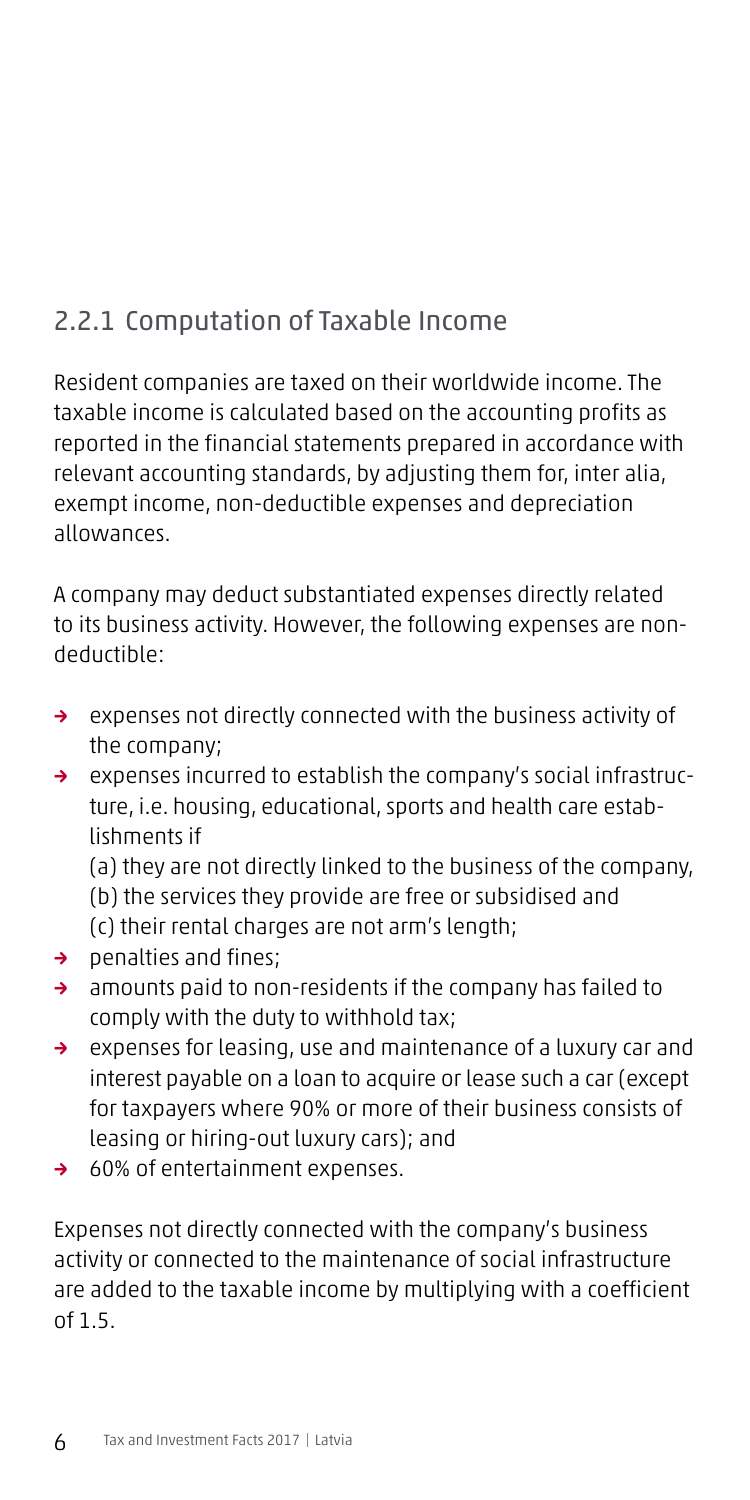# 2.2.2 Taxation of Dividends

Dividends are exempt from taxable income, except inbound dividends from blacklisted jurisdictions. Outbound dividend payments to blacklisted jurisdictions are subject to 15% WHT and interim dividend payments to such jurisdictions are subject to 30% WHT.

#### 2.2.3 Capital Gains and Losses (including Capital Gains and Losses from Sales of Shares)

Capital gains are taxed as ordinary income. Income from the alienation of shares in a company is exempt from tax, unless that company is a resident of a blacklisted jurisdiction.

# 2.2.4 Depreciation / Capital Allowances

Fixed assets that are used for business purposes are subject to depreciation, save for assets that are not subject to physical or moral degradation (e.g. land, works of art, organic assets). Tangible assets are depreciated according to the decliningbalance method at rates prescribed by law. Intangible assets are depreciated under the straight-line method over a 10-year period for concessions and 5-year period for patents, licenses and trademarks. Other intangibles, such as goodwill and copyrights are non-depreciable.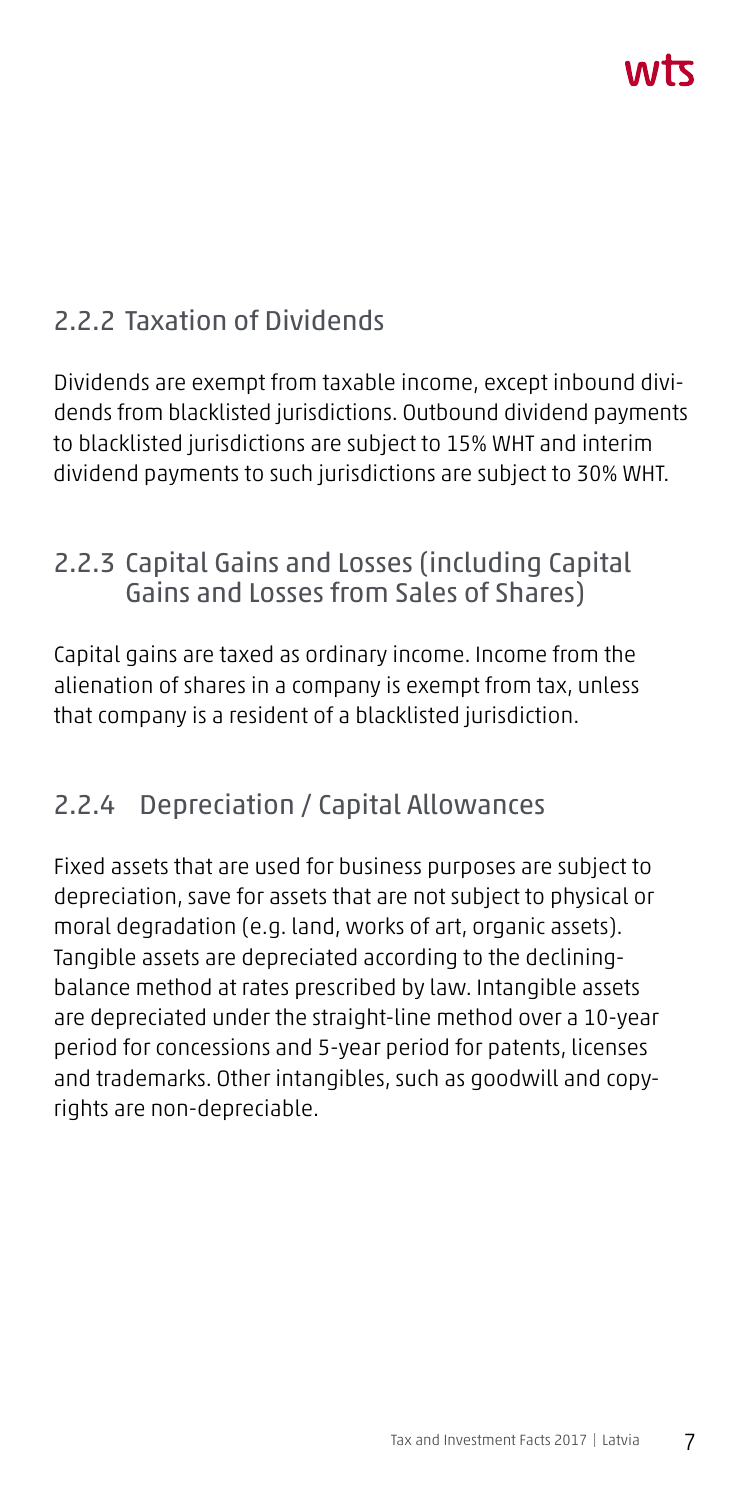#### 2.2.5 Loss Carry Over (including Potential Loss of Tax Loss Carry Forward in case of Restructuring)

Losses incurred during tax periods beginning in or after 2008 may be covered in chronological order from the taxable income of subsequent tax periods. A taxpayer is entitled to cover pre-tax period losses up to no more than 75 percent of the taxable income subject to corporate income tax after adjustments are made. Losses incurred in taxable periods beginning in 2008 and thereafter may be carried forward indefinitely. Loss carry-backs are not permitted.

If there is a change of control at a company taking over losses, those losses are no longer available. An exception applies where there is no change in the nature of the principal business activity (as carried out by the company for 2 tax years immediately prior to the change of control) for at least 5 tax years after the change of control.

In the case of a merger, losses incurred by the merged company before the merger may be taken over by the surviving company and carried forward, provided that after the merger the surviving company is controlled by the same person or persons that controlled both the merged company and the surviving company before the merger. In the case of a division or split-off, losses incurred by the divided company before the division may be carried forward to the companies established after the division or splitoff. The losses are allocated between the companies pro rata to asset value before and after the division or split-off. The losses are allocated between the companies pro rata to asset value before and after the division or split-off.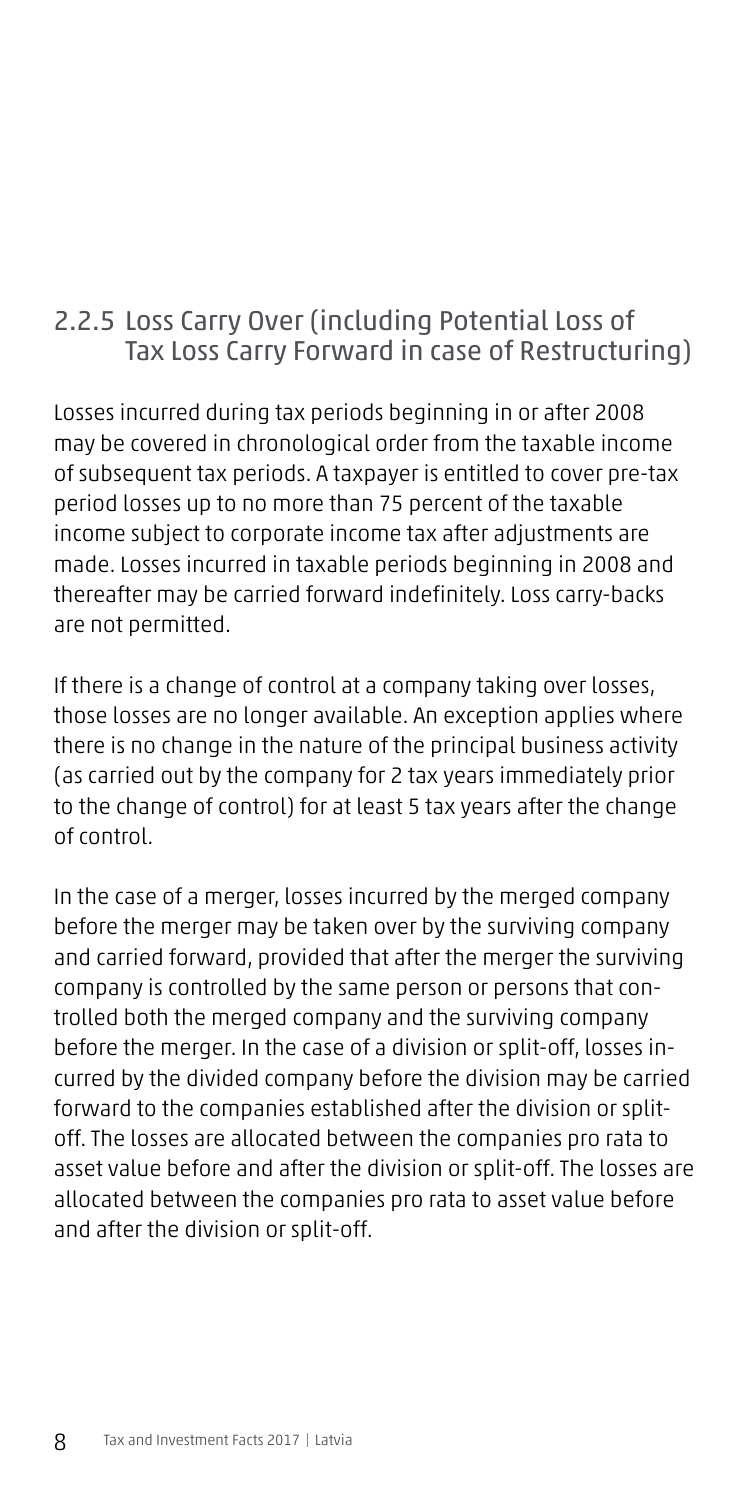# ハバて

# 2.2.6 Group Taxation

A group consists of a principal company and its subsidiaries in which an interest of at least 90% belongs to

(a) the principal company,

(b) one or more of its subsidiaries or

(c) a combination of the principal company and its subsidiaries. Tax consolidation and intra-group tax loss transfers are not allowed. Transactions between associated companies that form a group should be adjusted if the transactions are not at arm's length.

#### 2.2.7 Relief from Double Taxation (Tax Credit / Tax Exemption)

Double taxation is normally eliminated according to the ordinary credit method. In certain cases, however, the exemption method applies (e.g. participation exemption). Tax treaty provisions on elimination of double taxation prevail over unilateral relief under domestic tax law, unless unilateral relief is more beneficial to the taxpayer.

# 2.2.8 Incentives

There are three special economic zones (SEZs) and two free ports (FP) in Latvia: SEZ of Liepāja, SEZ of Rēzekne, SEZ of Latgale, FP of Riga and FP of Ventspils. SEZ and FP companies are entitled to 80% CIT credit and real estate tax credit. The tax credit is applicable in a tax year only insofar as the tax credit together with associated reliefs in respect of real estate tax and the accumulated direct tax relief does not exceed:

→ 55% of the value of accumulated investments for small enterprises;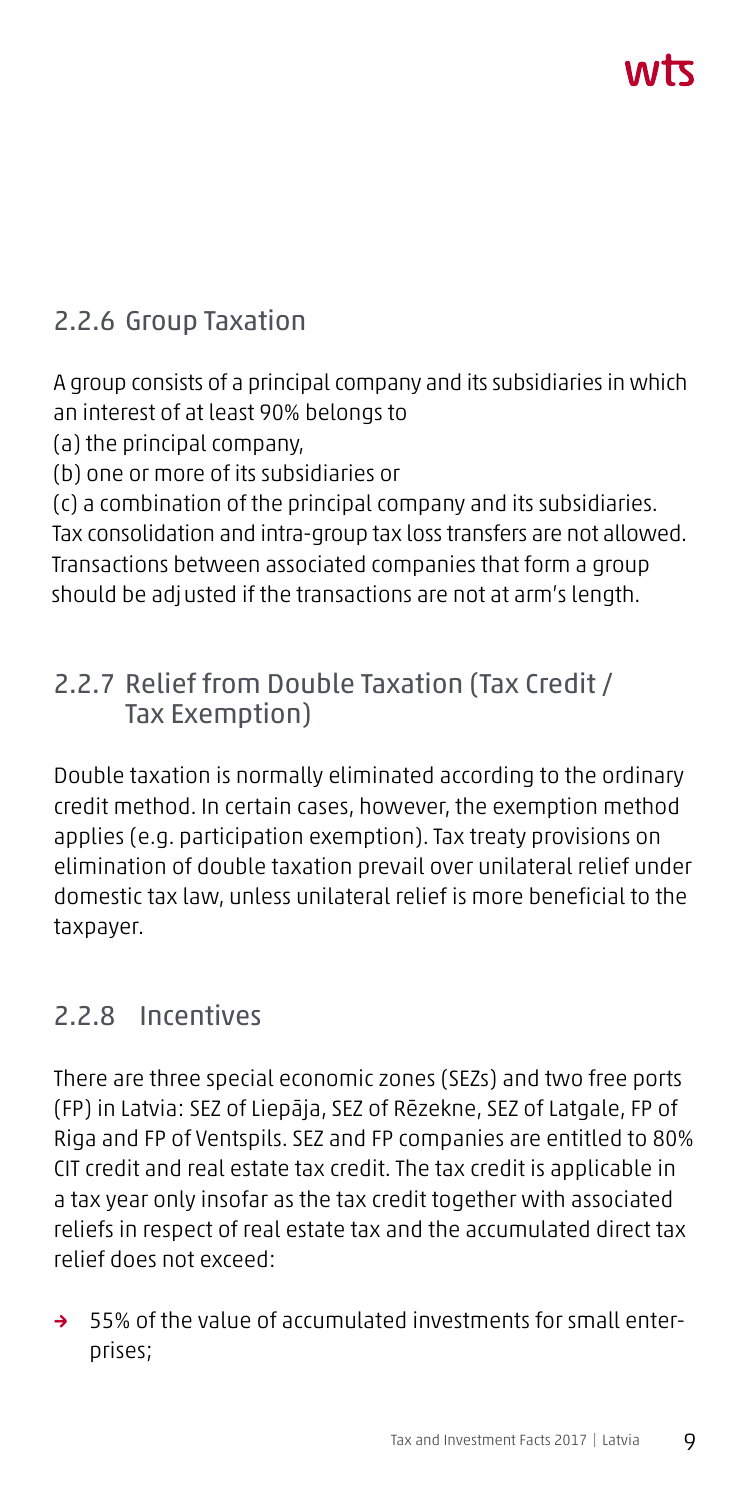- → 45% of the value of accumulated investments for mediumsized enterprises;
- → 35% of the value of accumulated investments in other cases.

Different percentages apply to large investments of over EUR 50 million. Companies engaged in certain types of activity (e.g. transport and steel-making) are excluded from the relief. This means that up to the investment cap, eligible companies pay CIT at a 3% rate and real estate tax at a 0.3% rate. In addition, SEZ and FP companies are VAT-exempt on most goods and services sold in the zone or port or exported out of them.

The exemptions and reliefs will cease to apply to investments made after 31 December 2035 and are subject to the limits on state aid provided in European law.

#### Tonnage Tax

Resident shipping companies may opt to apply tonnage tax to income from the operation of ships in international traffic instead of the general CIT regime. Resident companies operating ships on behalf of third parties are also eligible for the tonnage tax regime, but such tonnage may not exceed more than 10 times the tonnage of the ships the company (i) owns, (ii) has an ownership interest in of at least 5%, or (iii) operates on a bareboat charter basis.

Tonnage tax is calculated as the product of: Net tonnage x exploitation days x 0.15 x tonnage coefficient

The applicable tonnage coefficients are:

- → 100 to 1000 tonnage units (tu) 0.0022
- → 1001 to 10,000 tu 0.0019
- → 10,001 to 25,000 tu 0.0016
- → >25,000 tu 0.0007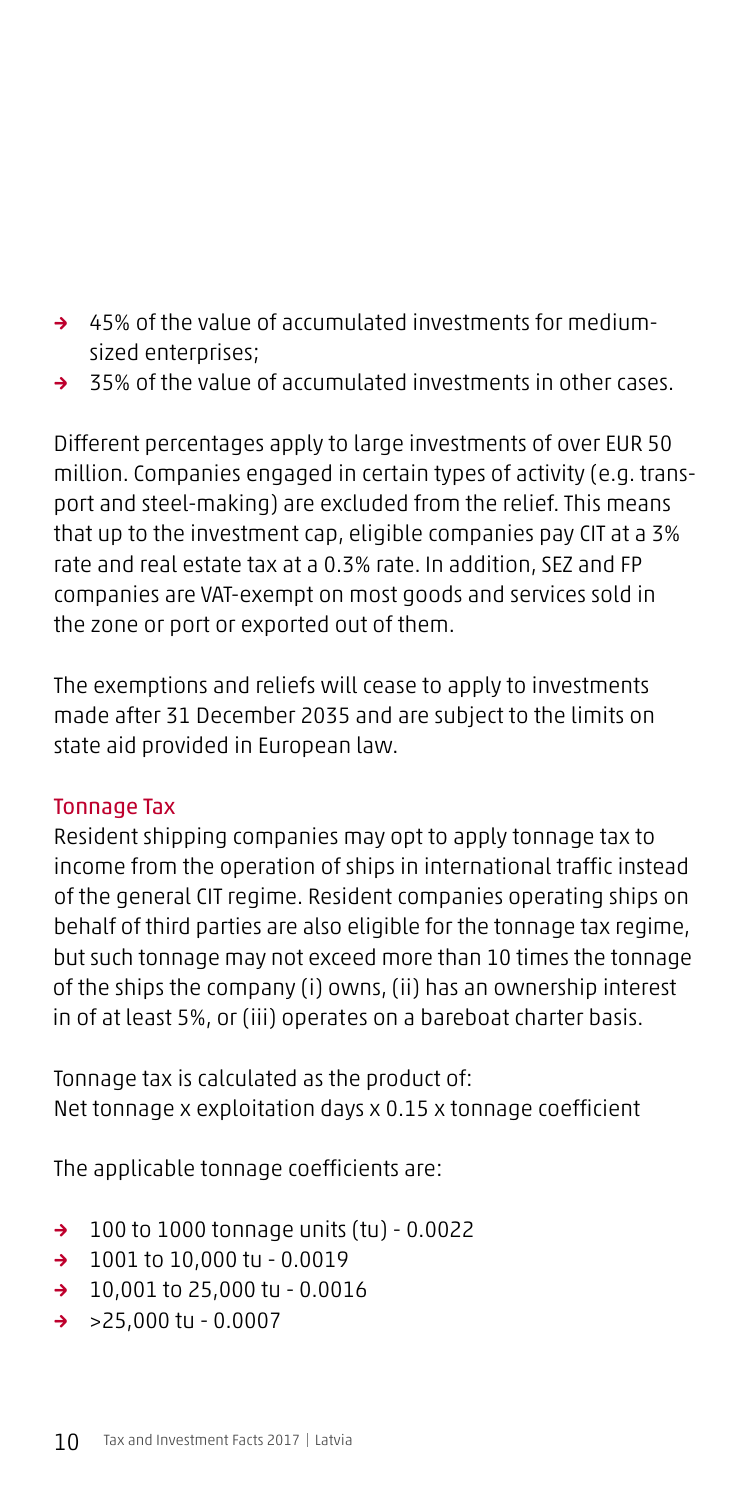# ハバて

#### Substantial Long-term Investments

As of 1 January 2011, a company making a substantial long-term investment in an approved investment project (including software development, transportation support activities, telecommunications and manufacturing) is entitled to a tax credit if the:

- → invested amount exceeds EUR 10 million;
- $\rightarrow$  investment is made within 5 years of the date on which the project is approved;
- → investment project is completed before 31 December 2025; and
- → investment project has to begin a new business operation, or modernise or extend existing operations so as to enable the manufacturing of a new product or provision of a new type of service, or significantly change the existing operative process.

A project may be approved if it falls within certain categories of economic activity (NACE categories) listed in EU Regulation 1893/2006 and qualifies under state aid rules (EU Regulation (800/2008)).

The tax credit is granted in the tax period when the investment project is completed, in the following amounts:

- → 25% of the investment amount up to EUR 50 million;
- → 15% of the investment amount exceeding EUR 50 million but not exceeding EUR 100 million. However, companies may claim a 15% tax credit on no more than 11.9% of the excess amount over EUR 100 million, subject to the express approval of the government and the European Commission's confirmation that it is compatible with the EU internal market.

Excess tax credits may be carried forward for 16 tax years.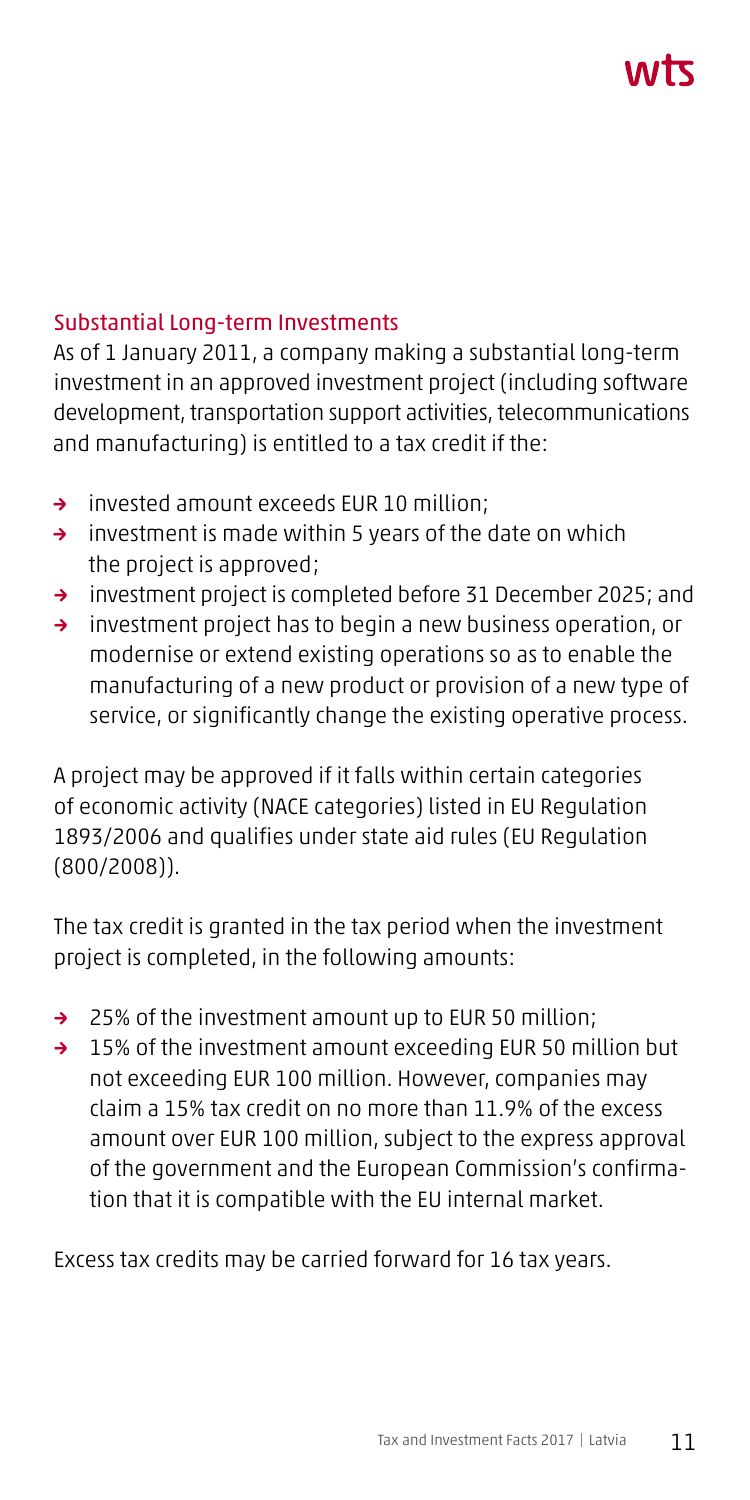#### Research and Development Deduction

Subject to certain conditions, a company may claim a treble deduction of the following R&D expenses:

- → payroll expenses for scientific and technical personnel directly attributable to R&D activities;
- → expenses for research services provided by an approved scientific institution; and
- → expenses for testing, certification and calibration services provided by a relevant institution which are necessary for the development of a new product or technology.

#### 2.3 Non-Resident Companies

A company is a tax resident of Latvia if it is established and registered, or is required to be established and registered, in accordance with Latvian law. The location of its management and control is not relevant for tax residence under domestic tax law. Non-resident companies are taxed on income that is attributable to a permanent establishment (PE) in Latvia or derived from a property located in Latvia. In the absence of a PE in Latvia, in certain cases non-residents may be subject to withholding tax on Latvian-source income (see 2.3.2 below).

#### 2.3.1 Concept of Permanent Establishment / Doing Business

Under Latvian tax law, a non-resident has a "fixed place PE" if it has a fixed place of activity in Latvia that is used permanently or has been created with the intention of using it permanently and it is used for carrying out business. In addition, a non-resident has a PE in Latvia where the non-resident: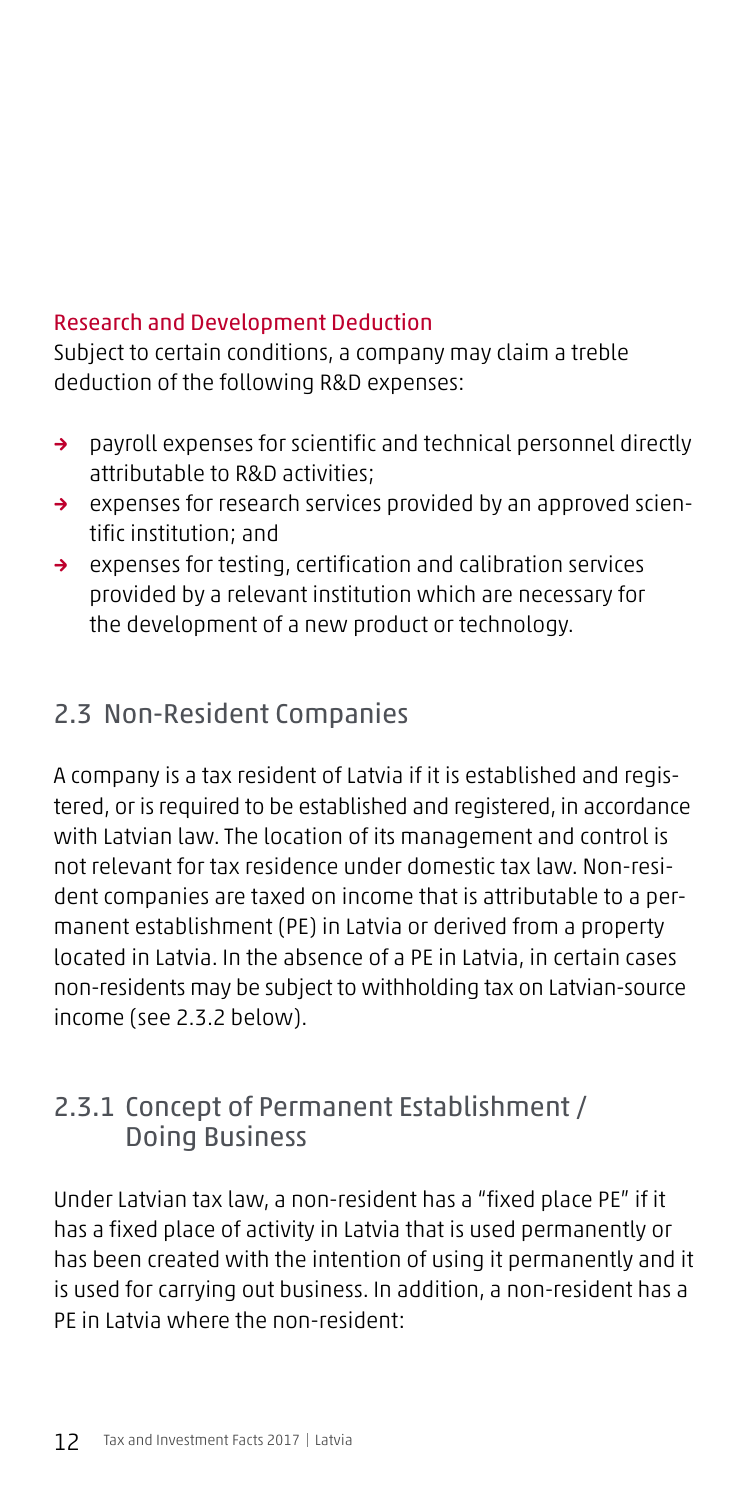# ハバ

- → uses a building site, construction, installation or assembly project located in Latvia, or carries out supervisory or consultancy activities connected therewith (construction PE);
- → uses equipment or structures located in Latvia or used for the exploration or extraction of natural resources, including drilling rigs or ships used for the exploration or exploitation of natural resources, or carries out supervisory or consultancy activities connected therewith;
- → provides services, including consultancy, management or technical services, by means of employees or other personnel based in Latvia and engaged for this purpose for a period or periods of more than 30 days in any 6-month period (services PE); or
- → uses the services of an agent, whether a natural or legal person, who has and habitually exercises (more than once in the taxable period concerned) authority in Latvia to conclude contracts in the name of the non-resident (agency PE).

Latvian tax treaties may limit the ambit of the PE definition provided in national law.

A non-resident company is subject to CIT on income that is attributable to a PE in Latvia. A PE is deemed to be a separate taxpayer for the purposes of tax law.

# 2.3.2 Withholding Taxes

Latvia imposes the following withholding taxes on payments made by a Latvian tax resident or a PE in Latvia to a non-resident:

- → 10% on management and consultancy fees (tax exemption applies under most of the tax treaties);
- → 5% on rental payments of moveable property, except rental of aircraft usable in international traffic and industrial, commercial and scientific equipment;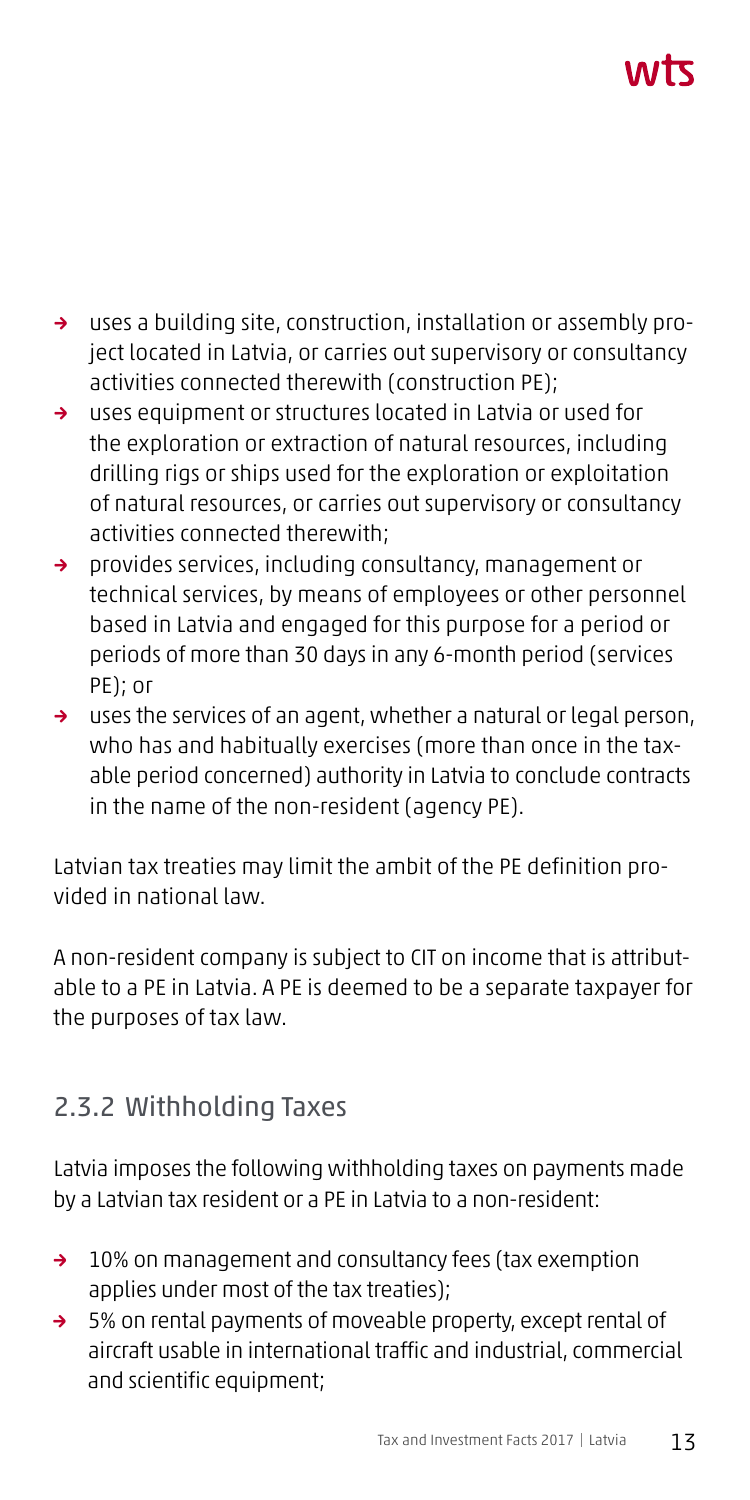- → 2% on proceeds from the sale of immovable property in Latvia, including proceeds from the sale of participations in an entity where more than 50% of its assets in the tax year or in the immediately preceding tax year consists directly or indirectly of Latvian immovable property, except where those participations are securities publicly traded in an EU/EEA country;
- → 5% on interest paid by credit institutions established in Latvia to blacklisted offshore jurisdictions (except where the taxpayer has obtained a tax administration permit not to withhold tax);
- → 30% on interim dividend payments to blacklisted offshore jurisdictions (except where the taxpayer has obtained a tax administration permit not to withhold tax);
- → 15% on any other payment to blacklisted offshore jurisdictions (except where the taxpayer has obtained a tax administration permit not to withhold tax).

# 2.3.3 Capital Gains

Capital gains are taxed as ordinary income.

# 2.4 Tax Compliance

A company's taxable period is normally 12 months. In the year of a company's incorporation or where a company changes its financial year, the taxable period may be shorter or longer, but it cannot exceed 18 months. The taxable period normally corresponds to the calendar year, but a company may elect to have a taxable period different from the calendar year.

A company must file an annual CIT return which is due by the date on which the annual financial statements of the company are due (normally by 30 April of the following year).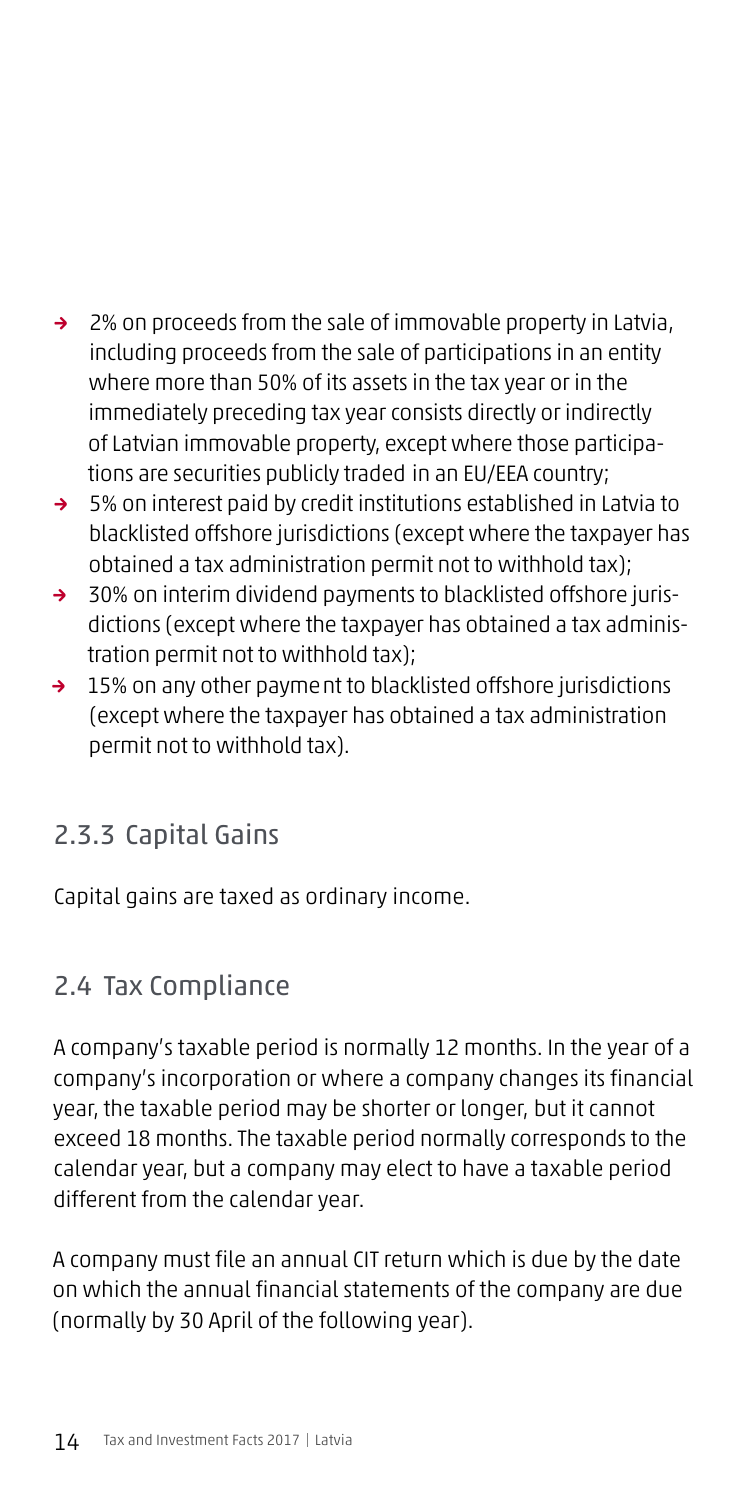# ハバて

A company has to make advance tax payments by the 15th of each month. Until and including the month in which the annual financial statements are filed (but no later than the month in which they are due), the instalments are equal to 1/12 of the tax paid for the tax year 2 years prior to the current tax year. For the remaining months (usually May to December) the instalments are equal to the tax paid for the preceding tax year, less the tax paid for the initial months, divided by the number of months remaining in the year. Advance tax payments are credited against the final tax liability. Any outstanding tax must be paid within 15 days of the day on which the annual financial statements and the annual tax return are filed, i.e. the outstanding tax is normally payable no later than 15 May.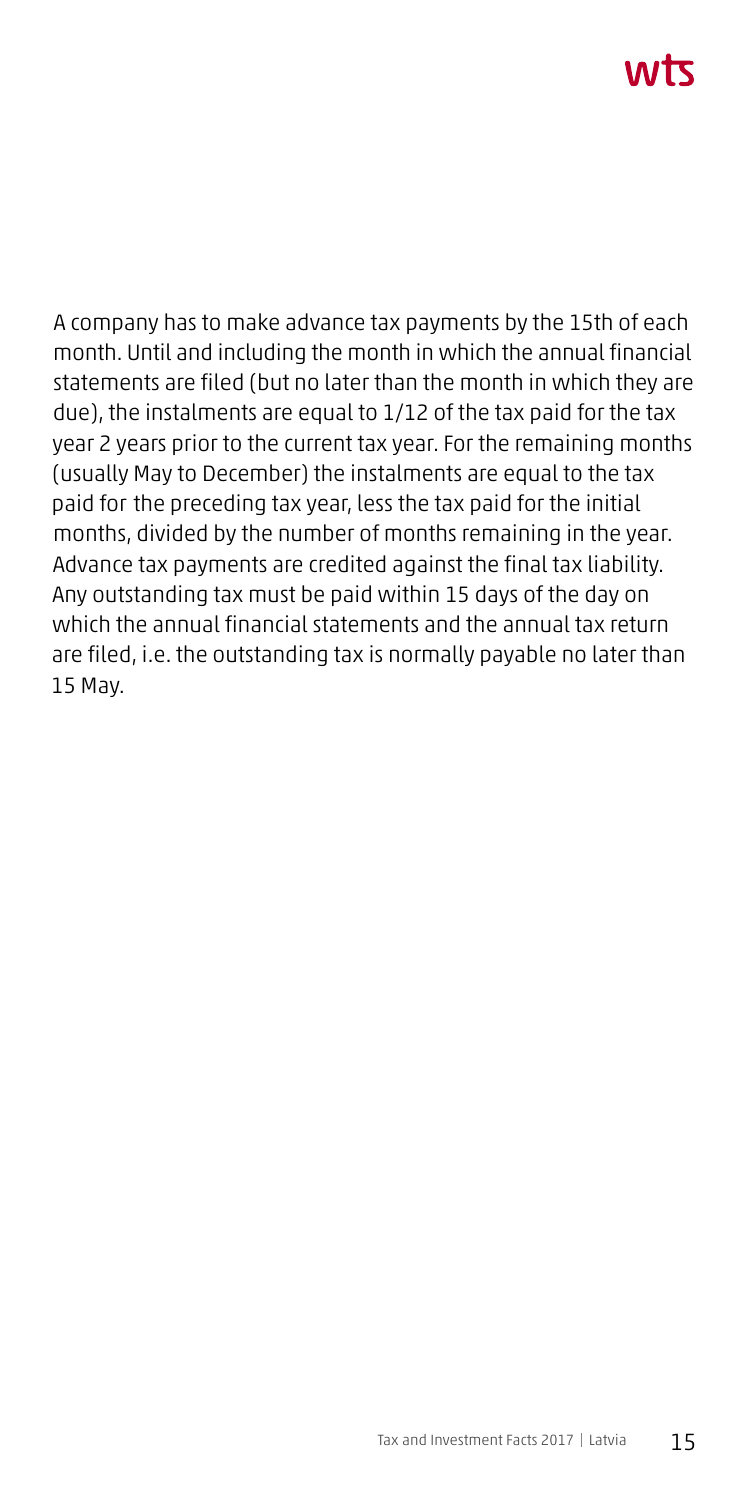# 3 Double Taxation Agreements

Latvia has effective tax treaties with 59 countries which include all the EU Member States and other major trading partner countries. The majority of treaties follow the OECD Model Tax Convention.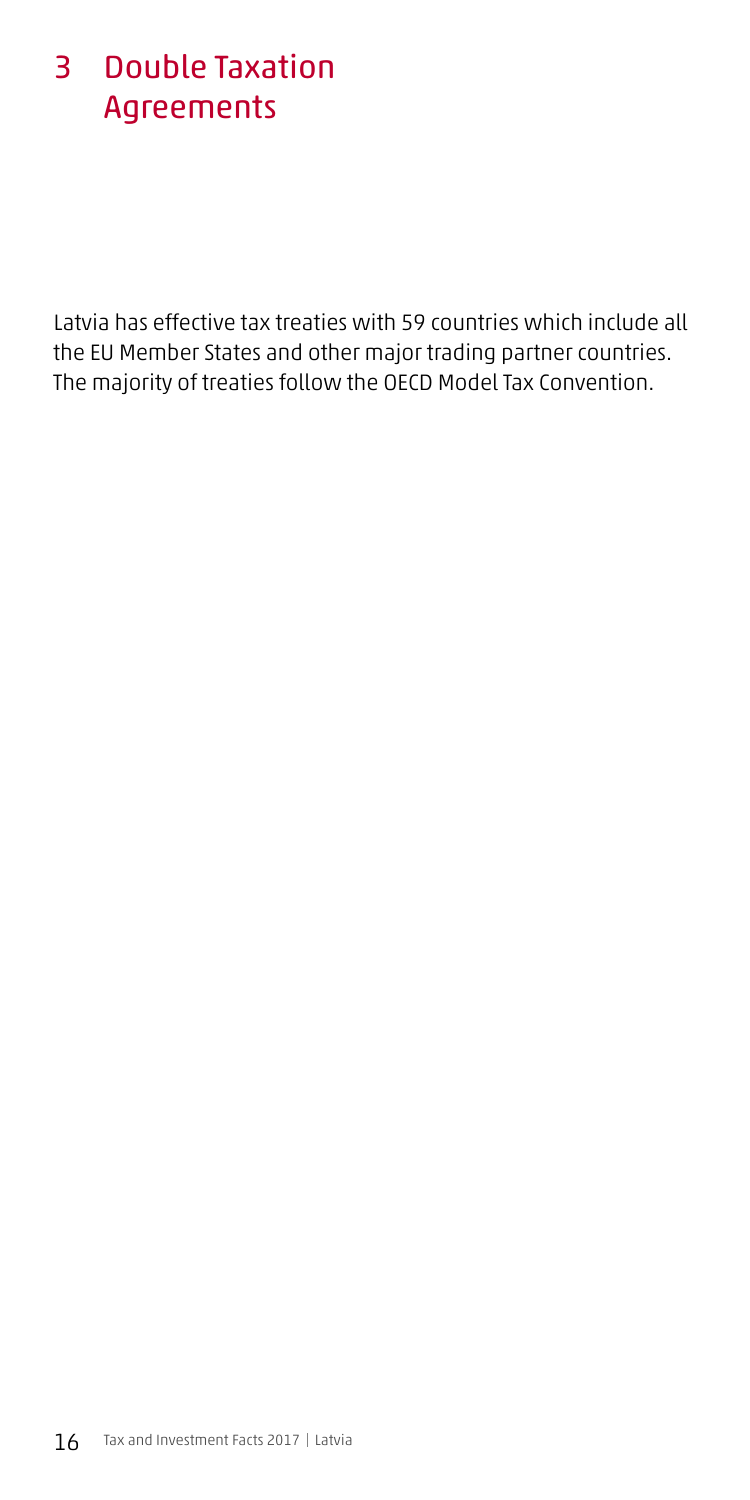# 4 Transfer Pricing

Transfer pricing requirements apply to transactions between associated enterprises if:

ハバて

- $\rightarrow$  they are a parent company and a subsidiary;
- → one company has a participation of between 20% and 50% in the other company; or
- → de facto control exists, most importantly when such control arises from common ownership by an individual and his or her close relatives (kinship or marriage) or from contractual relationships between companies.

A transaction is deemed to be made between associated enterprises or persons if it was made between a Latvian resident company or PE in Latvia, on the one hand, and a company or other person located in a blacklisted jurisdiction on the other.

The transfer pricing methods used are the:

- → comparable uncontrolled price method,
- → resale price method; and
- → cost-plus method.

There is no order of priority between these three methods. If none of the above methods is sufficient to determine the market price or the market value of the transaction, the transactional net profit method or the profit split method may be used.

Transfer pricing documentation applies to companies or PEs if

- (a) net annual turnover of the taxpayer in the respective tax year exceeds EUR 1.43 million and
- (b) the value of the respective type of transaction exceeds EUR 14,300.

Transfer pricing documentation must be kept for 5 years and submitted to the tax administration within 1 month of the date of request. If the taxpayer fails to submit the documentation within the prescribed time, the tax administration will determine the transfer price or value on the basis of information at its disposal.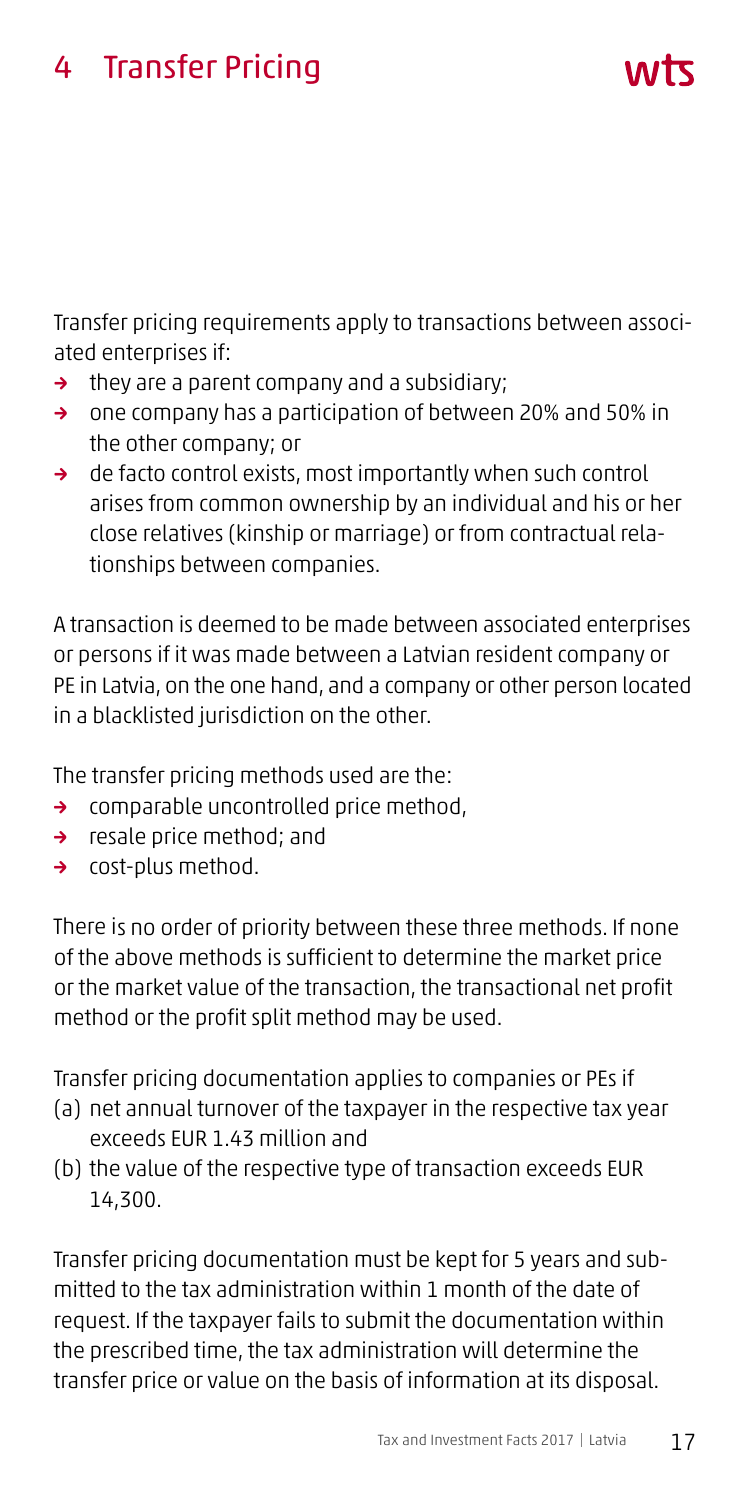# 5 Anti-avoidance Measures

The principal anti-avoidance measures are as follows: substance over form principle, withholding tax on payments to blacklisted offshore jurisdictions, interest deduction limitation and transfer pricing provisions. Some Latvian tax treaties provide for specific anti-abuse measures, such as the principal purpose test, limitations of benefits clause and the mutual agreement procedure for granting relief under the treaty.

Starting from 2017, all Money Laundering and Terrorism Financing Prevention law subjects have to provide information to the State Revenue Service about relevant suspicious transactions related to tax, where the suspect is a person whose state of residence (registration) is the Republic of Latvia.

Starting from 2017 all online shop owners are obliged to identify themselves when offering a product or service on their website. Online shop owners are obliged to provide detailed information about purchasers of online shop goods or products at the request of the State Revenue Service. Additionally, the State Revenue Service is allowed to close down an online shop if it is engaged in unfair business activity.

#### 5.1 General Anti-avoidance Rule

Under the substance over form principle the tax administration is required to take into account the economic substance of a transaction or series of transactions, and not only its or their legal form.

# 5.2 Thin Capitalisation Rules

A company may not deduct excess interest amount calculated according to one of the following methods, whichever is the largest: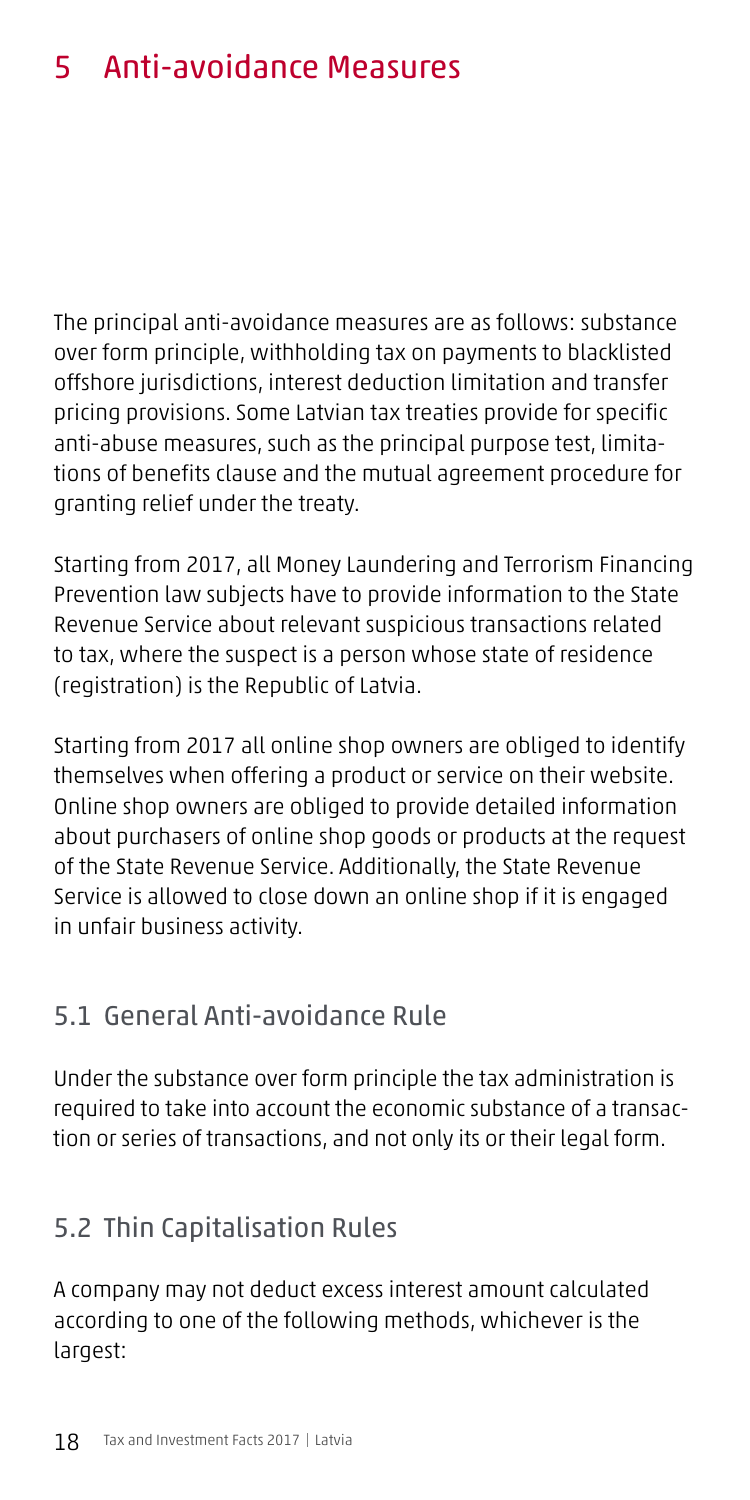# **AITT**

- → debt to equity ratio of 4:1;
- $\rightarrow$  the amount of the relevant loan multiplied by 1.57 times the average short-term interest rate for the last month of the taxable period, as determined by the Bank of Latvia.

The above interest deduction limitations do not apply to interest paid:

- → on loans or borrowings from credit institutions resident in Latvia or in another EU/EEA country or in a country with which Latvia has an effective tax treaty, from the World Bank Group, the State Treasury, the Development Finance Institution, the Nordic Investment Bank, the European Bank for Reconstruction and Development, the European Investment Bank or the Council of Europe Development Bank; and
- → by credit institutions or insurance companies.

The second method for calculating the interest deduction limitation does not apply to loans extended by financial institutions, which are tax resident in Latvia or another EU/EEA Member State or a tax treaty partner country, which provide crediting and financial leasing services and are subject to supervision by the financial supervisory authority of the respective country.

# 5.3 Controlled Foreign Company Provisions

Latvian corporate tax law does not provide for CFC rules.

#### 5.4 Others (e.g. subject-to-tax clauses)

Latvia imposes 15% WHT on any payment to an entity established in a blacklisted offshore jurisdiction. Latvian companies that receive inbound dividends from such entities or earn capital gains from the sale of shares in such entities are not entitled to CIT exemption that would otherwise apply.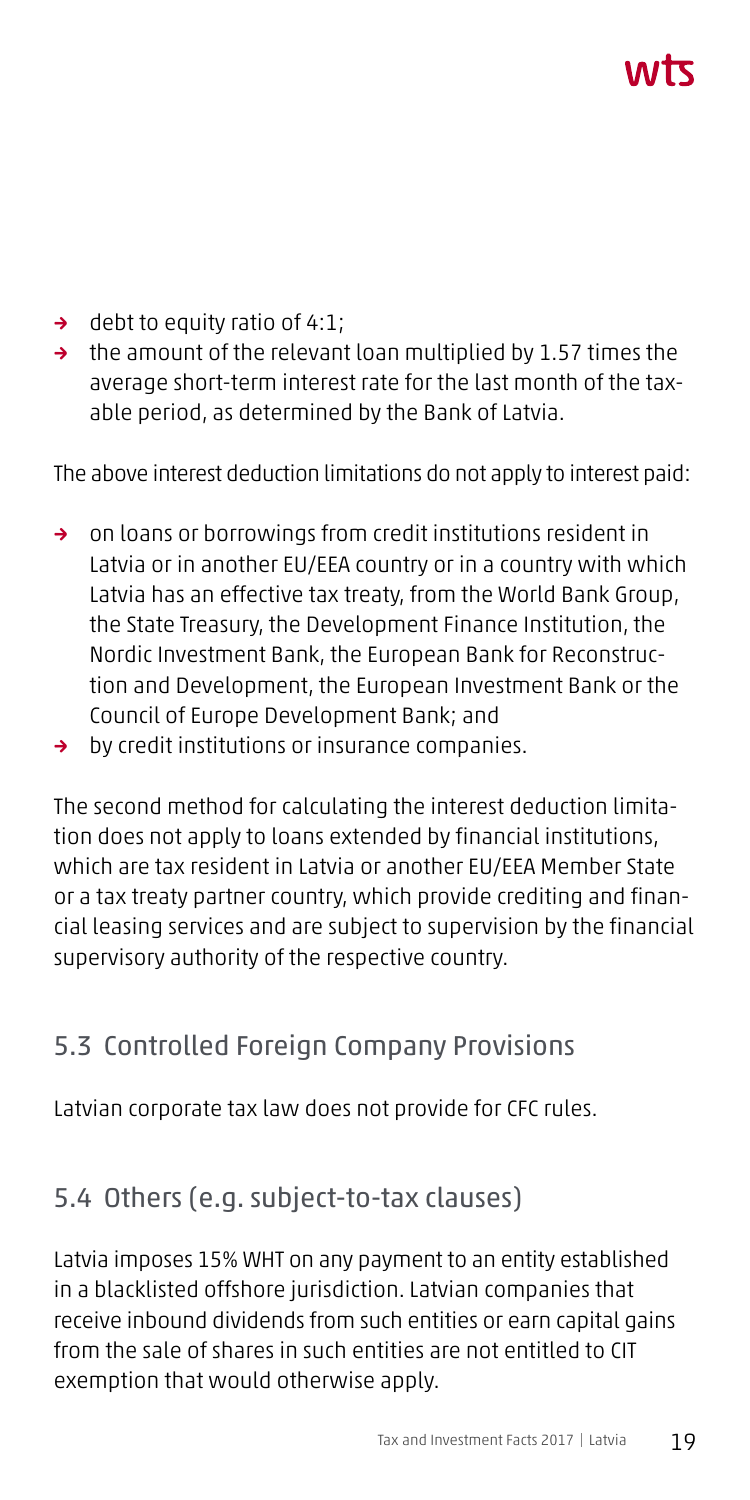# 6 Taxation of Individuals / Social Security Contributions

Individuals are subject to personal income tax (PIT) and solidarity tax on employment income exceeding EUR 52,400 p.a. and mandatory state social security contributions (SC). Taxable income includes all income earned by the individual except if the specific item of income is exempt from PIT.

Individuals carrying out business activity may also register for payroll tax purposes as:

- → self-employed individuals and sole proprietors (e.g. architects, attorneys-at-law) who are taxed on net income from business activities or professions;
- → licence fee payers if they are engaged in certain occupations (e.g. beauty care, clothing and footwear manufacture), their annual turnover is below EUR 50,000, they have no employees and do not have to register for VAT purposes. The amount of the monthly fee is determined by regulation and varies based on the location and nature of the business. Licence fee payers are exempt from PIT and SCs in respect of their business income;
- → micro-enterprise taxpayers if they are self-employed, or sole proprietors and their annual turnover does not exceed EUR 100,000 and the number of employees is not greater than five at any time. The micro-enterprise tax rate is 12% if annual turnover does not exceed EUR 7,000, and 15% for annual turnover that does not exceed EUR 100,000. No SC and PIT have to be paid for employees of micro-enterprises.

# 6.1 Residency Rules

An individual is considered to be a tax resident of Latvia if:

- → the individual's declared address is in Latvia;
- → the individual is physically present in Latvia for at least 183 days in any 12-month period beginning or ending in the tax year; or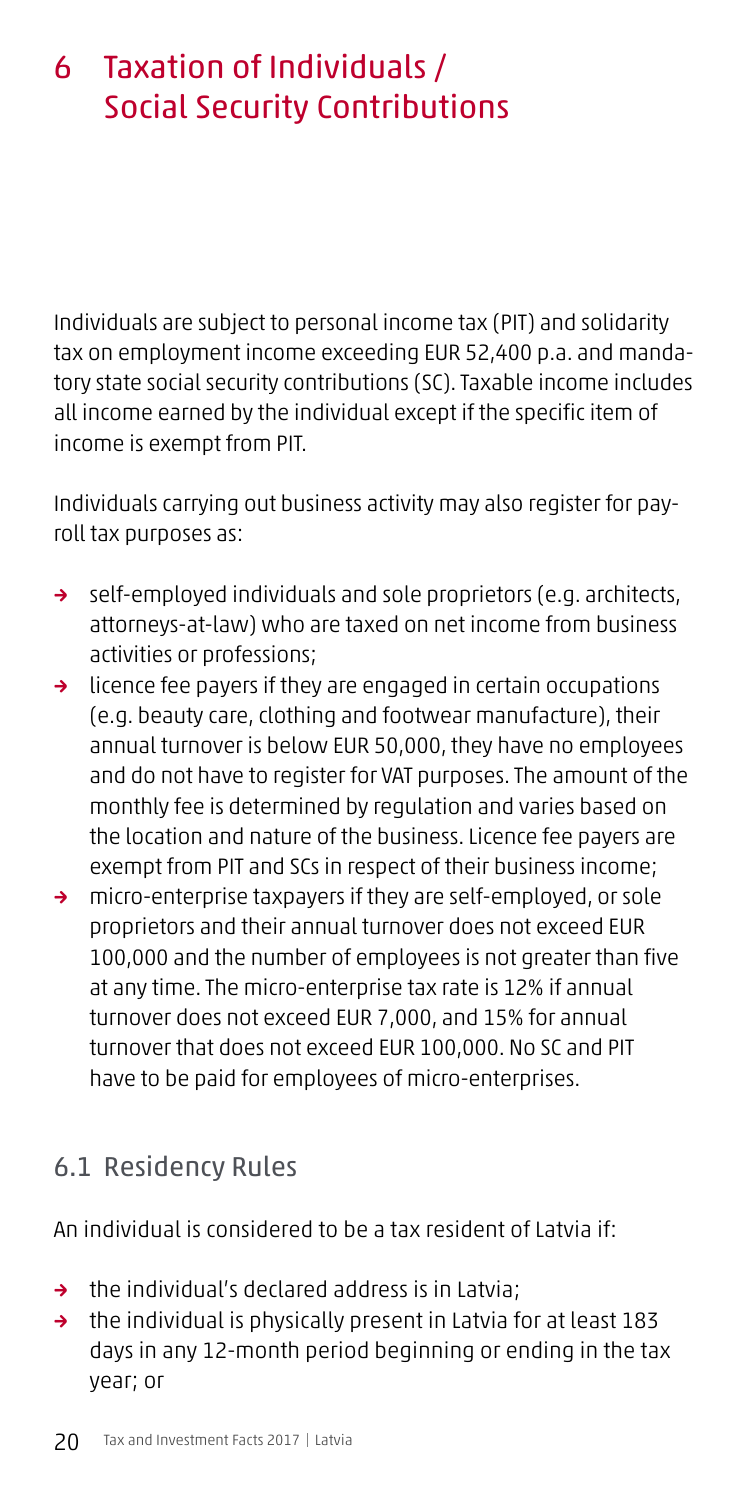→ the individual is a citizen of Latvia employed abroad by the government of Latvia.

#### 6.2 Income Liable for Tax

Latvian tax residents are generally liable for tax on their worldwide income. Non-residents are liable for tax on their income earned from sources in Latvia.

#### 6.3 Allowable Deductions

Taxpayers may deduct minimum non-taxable allowances of:

- → a maximum yearly allowance of EUR 1,380 p.a. for taxpayers whose annual gross taxable income does not exceed EUR 4,800; and
- → a minimum yearly allowance of EUR 720 p.a. for taxpayers whose annual gross taxable income exceeds EUR 13,200; and
- → a formula-based allowance for taxpayers whose annual gross income is in the range of EUR 4,800 to EUR 13,200.

The amount of the minimum non-taxable allowance will be progressively reduced over the next 3 years and will reach zero in 2020. The amount of the maximum personal allowance will be progressively increased and will reach EUR 1,920 in 2020.

Other deductions are available, such as medical expenses, health insurance premiums and contributions to private pension schemes and allowances for dependents in the amounts and rates set by the law.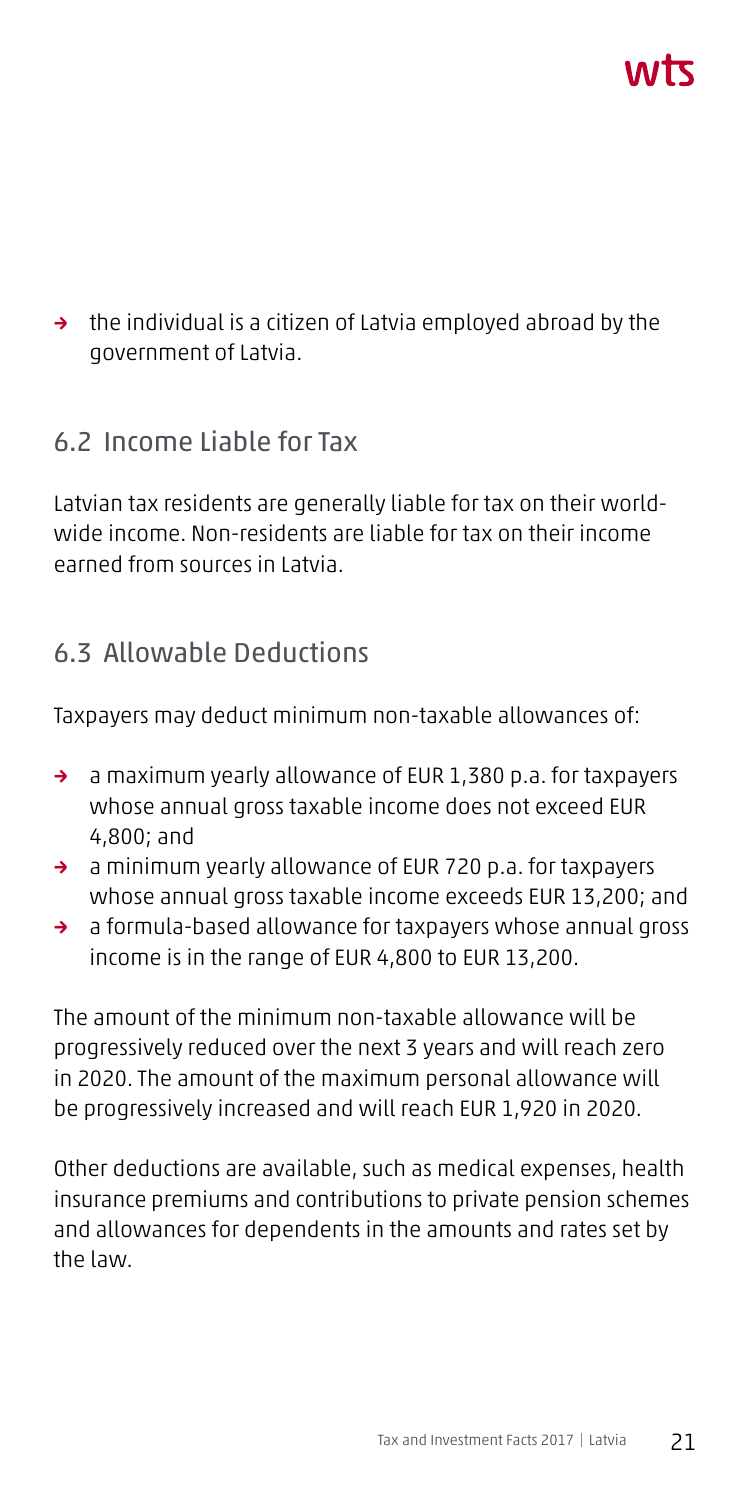# 6.4 Tax Rates

Income is subject to PIT at a general rate of 23%. Dividends, interest, capital income other than capital gains and income from leasing immovable property are taxed at 10%. Capital gains from the disposal of capital assets, such as immovable property, securities, intellectual property, are taxed at 15%.

# 6.5 Tax Compliance

PIT in most cases is withheld by a paying agent, an employer or other legal entity or an individual entrepreneur. In other cases, taxpayers are required to pay tax by self-assessment and file an annual tax return between 1 March and 1 June of the year following the tax year. Returns for capital gains must be made separately on a monthly, quarterly or annual basis depending on the amount of capital gains.

# 6.6 Social Security Contributions

SCs are payable on employment income at a general rate of 34.09%. In 2017, 10.50% of the gross salary is paid by the employees, and 23.59% on top of the gross salary is paid by the employer. Employee contributions are withheld by the employer. The amount of SCs is capped at EUR 52,400. However, the excess amount over the cap is subject to solidarity tax which is levied at the SC rate that is applicable to the respective individual.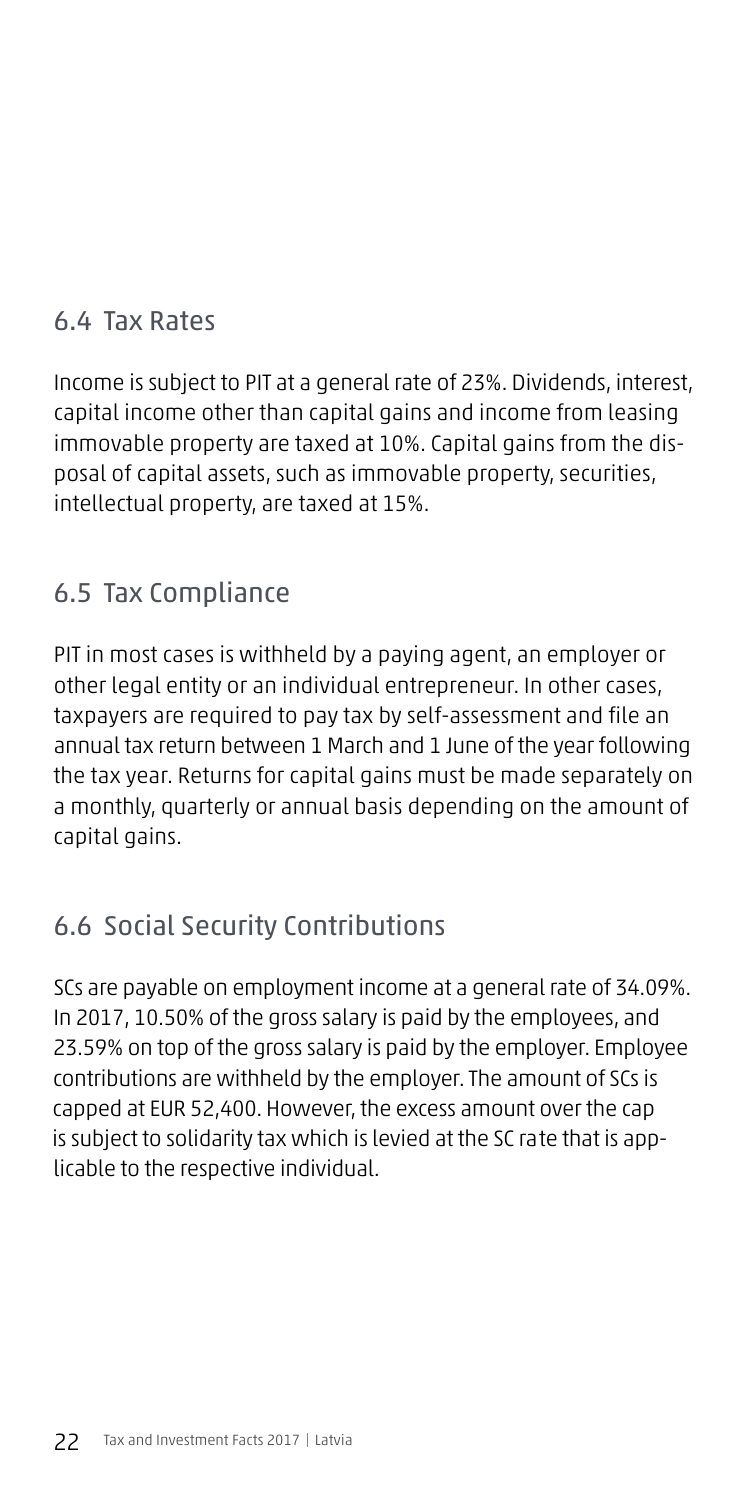# 7 Indirect Taxes

Latvia levies the following indirect taxes: VAT, excise duty, electricity tax, customs duty, natural resources tax, tax on lotteries and gambling, enterprise light vehicle tax, vehicle exploitation tax, state duties for the registration of title over immovable property with the Land Registry and certain stamp duties.

ハバて

# 7.1 Value Added Tax / Goods and Services Tax

The standard VAT rate in Latvia is 21%. The supply of public transport, approved medical equipment and medicines, certain baby food, home heating and firewood, newspapers and magazines, books and other educational materials are taxed at a reduced rate of 12%.

A number of transactions are rated at zero percent such as the export of goods and services, supplies of goods and services to diplomatic missions, supplies of goods and maintenance services in respect of vessels operated by international shipping lines or used for emergency and rescue missions. Education, financial, medical and insurance services, nursery fees and the sale of used immovable property (except building land) are exempt from VAT.

Registration for VAT purposes is required if during the previous 12-month period, the taxpayer's transactions exceeded EUR 50,000. This amount does not include the value of any supply of fixed assets or intangible contributions. Taxable persons must register with the VAT register submitting an application form to the State Revenue Service or electronically. Non-residents need not register for VAT if their transactions only take place within a customs warehouse or free zone and they supply only non-Community goods or goods already undergoing export procedures.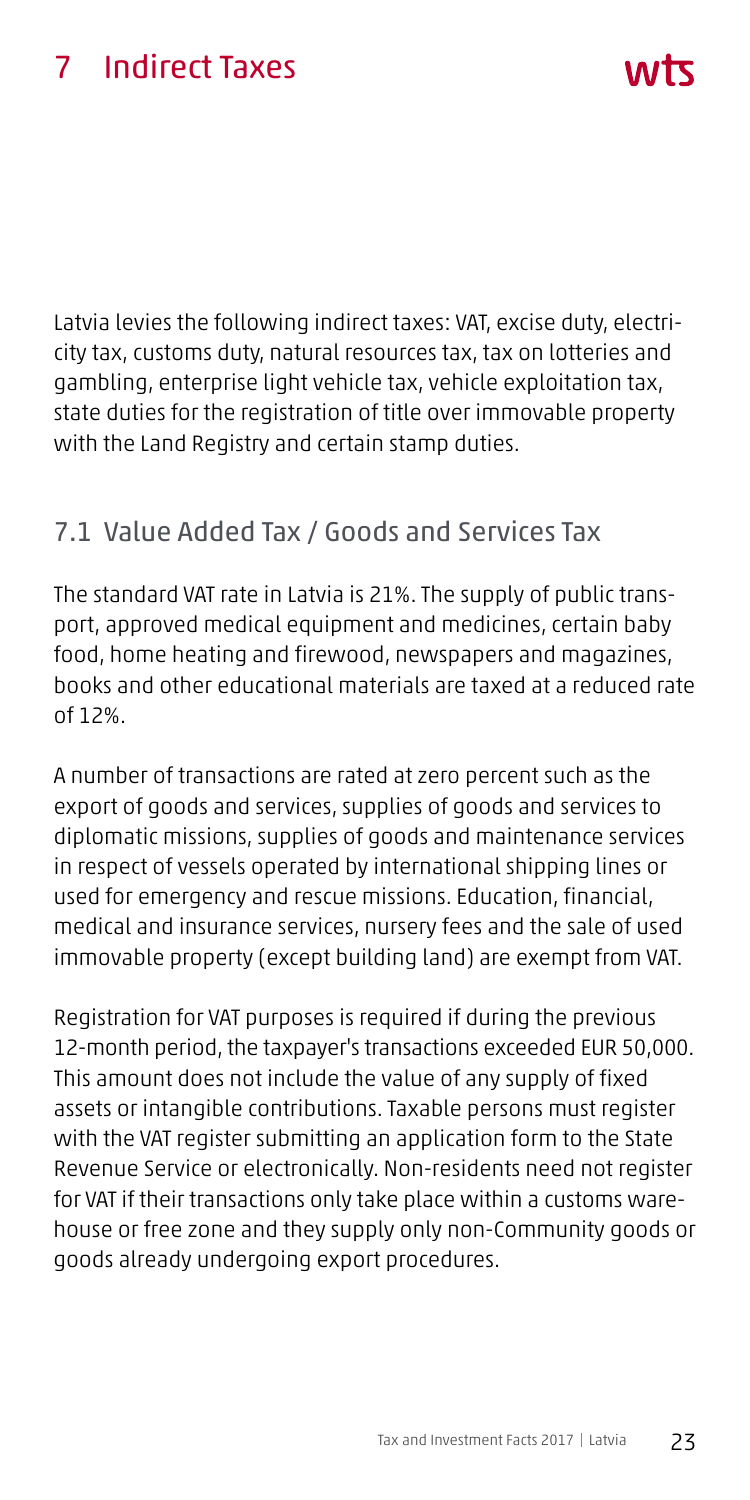# 7.2 Transfer Taxes

The registration of the transfer of title to immovable property is subject to a state duty levied at the following rates:

- → 2% for undeveloped land, land with residential buildings or only residential buildings;
- → 2% for land with non-residential buildings or only non-residential buildings capped at EUR 42,686.15;
- → 3% for land and/or buildings transferred as a gift;
- → 6% for transfer of an apartment to a legal entity carrying out business;
- → 1% for contribution of immovable property to a company's share capital.

State duty is calculated on the sales price or cadastral value of the immovable property, whichever is higher.

# 7.3 Others

Excise duties are payable by local producers and importers of alcoholic drinks, tobacco products, hydrocarbon oils, coffee and soft drinks. Legal persons who have acquired goods subject to excise duty from another legal person that has no licence to trade in such goods, are also subject to excise duty.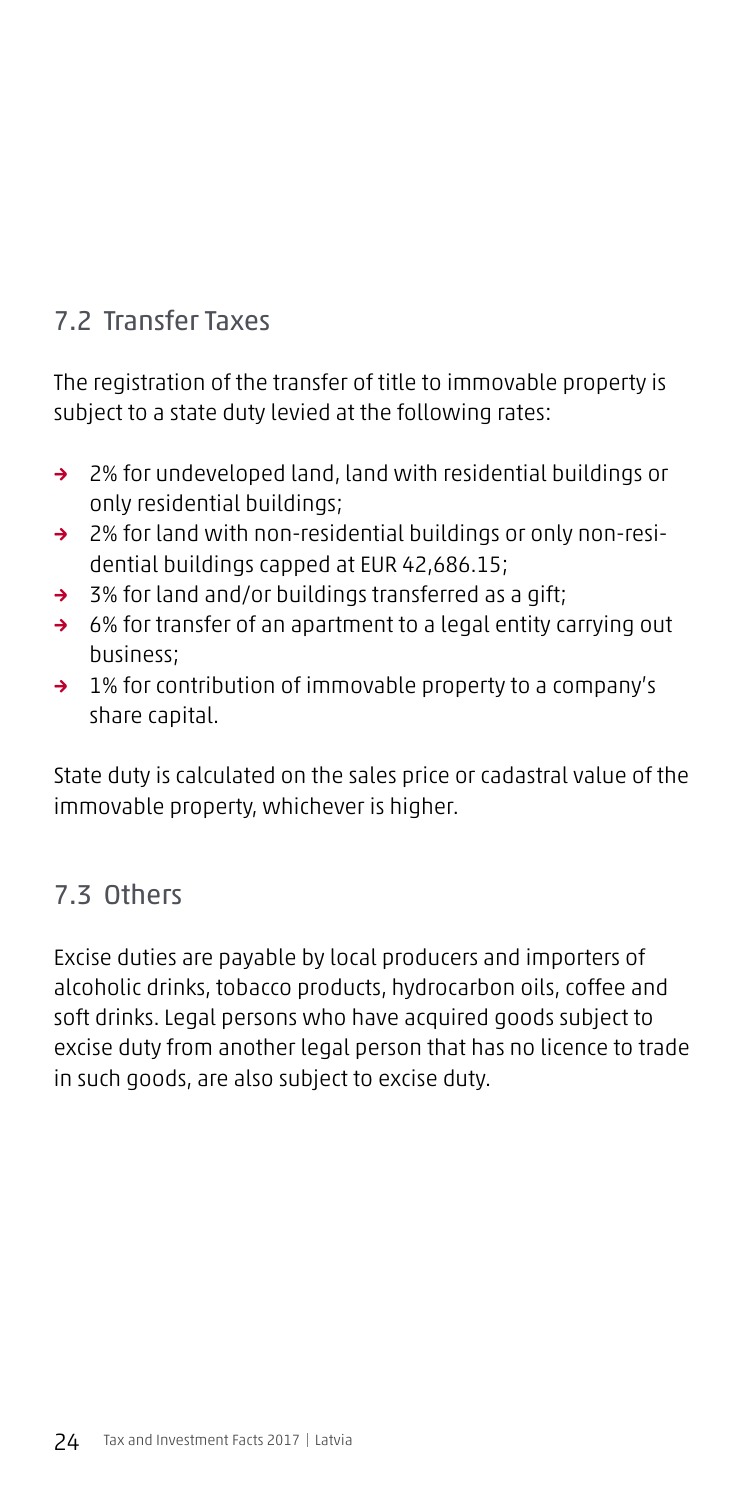# 8 Inheritance and Gift Tax

Latvia does not levy inheritance and gift tax. The transfer of title upon inheritance and donation, however, is subject to state duty and notary fees.

wts

# 9 Wealth Tax

There is no wealth tax in Latvia.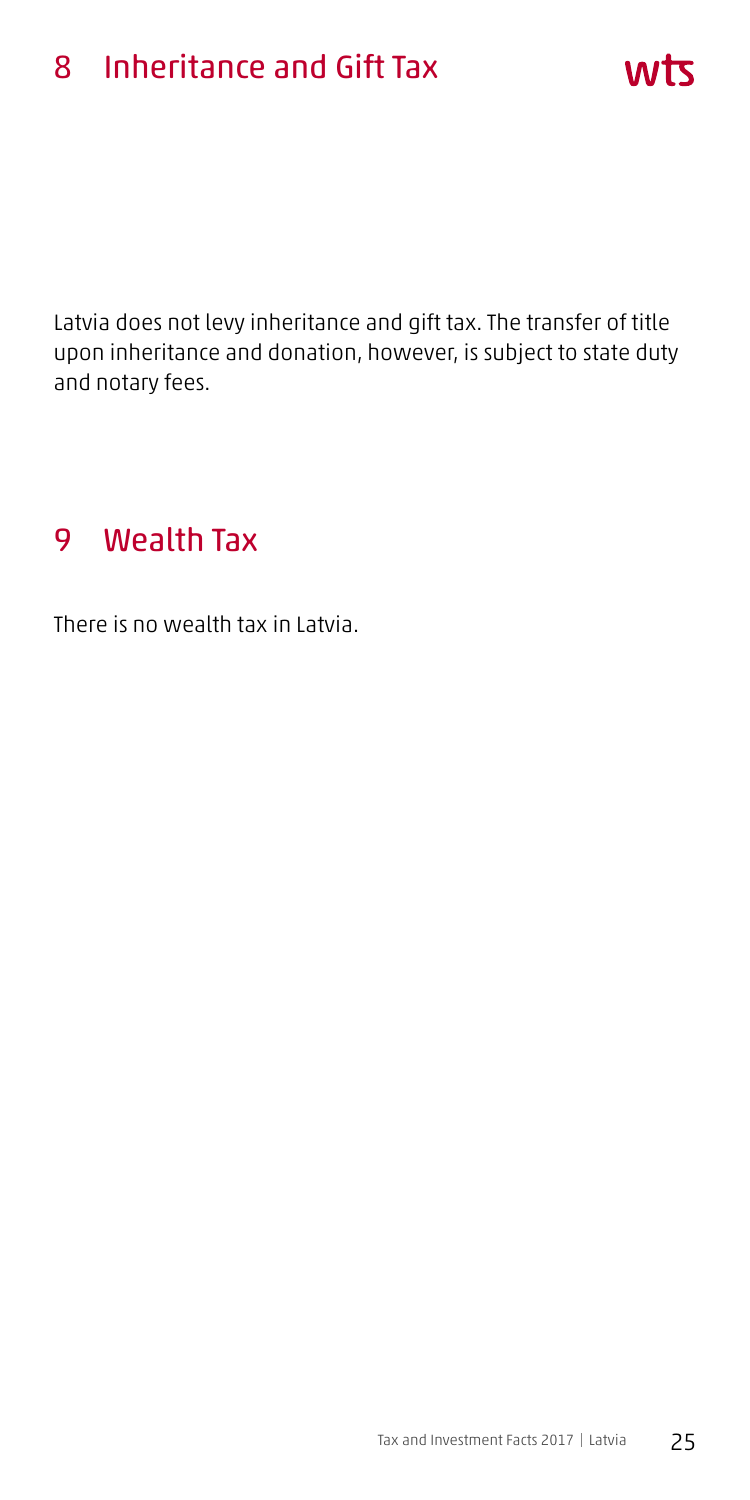Disclaimer WTS Alliance | P.O. Box 19201 3001 BE Rotterdam | The Netherlands info@wts.de | www.wts.com

Contact Central Eastern Europe Tamás Gyányi tamas.gyanyi@wtsklient.hu +36 1 887 3700

This issue of Tax and Investment Facts is published by WTS Global. The information is intended to provide general guidance with respect to the subject matter. This general guidance should not be relied on as a basis for undertaking any transaction or business decision, but rather the advice of a qualified tax consultant should be obtained based on a taxpayer's individual circumstances. Although our articles are carefully reviewed, we accept no responsibility in the event of any inaccuracy or omission. For further information consult your contact within WTS Global or one of the listed contacts.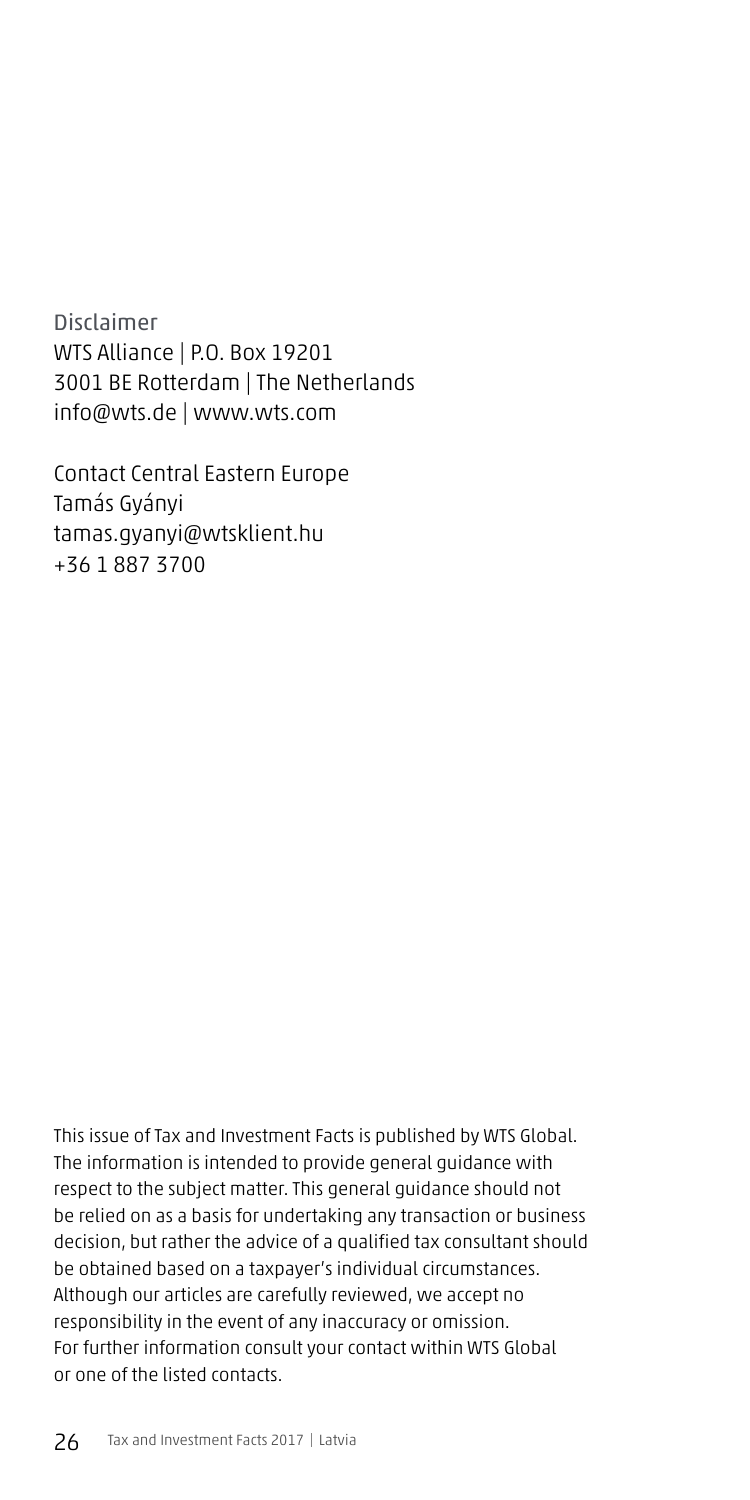# WTS Global – Strong presence in more than 100 countries

Albania | Algeria | Angola | Argentina | Australia | Austria | Azerbaijan | Bahrain | Belarus | Belgium | Bolivia | Bosnia-Herzegovina | Brazil | Bulgaria | Cambodia | Canada | Chile | China | Columbia | Costa Rica | Côte d'Ivoire | Croatia | Cyprus | Czech Republic | Denmark | Ecuador | Egypt | El Salvador | Estonia | Finland | France | Germany | Ghana | Greece | Guatemala | Honduras | Hong Kong | Hungary | Iceland | India | Indonesia | Iran | Ireland | Israel | Italy | Japan | Jordan | Kazakhstan | Kenya | Korea | Kuwait | Kyrgyzstan | Laos | Latvia | Lebanon | Liberia | Libya | Lithuania | Luxembourg | Malaysia | Malta | Mauritius | Mexico | Mongolia | Montenegro | Morocco | Mozambique | Myanmar | Netherlands | New Zealand | Nicaragua | Nigeria | Norway | Oman | Pakistan | Panama | Peru | Philippines | Poland | Portugal | Qatar | Romania | Russia | Saudi Arabia | Serbia | Singapore | Slovakia | Slovenia | South Africa | Spain | Sri Lanka | Sweden | Switzerland | Taiwan | Thailand | Tunisia | Turkey | Turkmenistan | USA | Ukraine | United Arab Emirates | United Kingdom | Uruguay | Uzbekistan | Venezuela | Vietnam